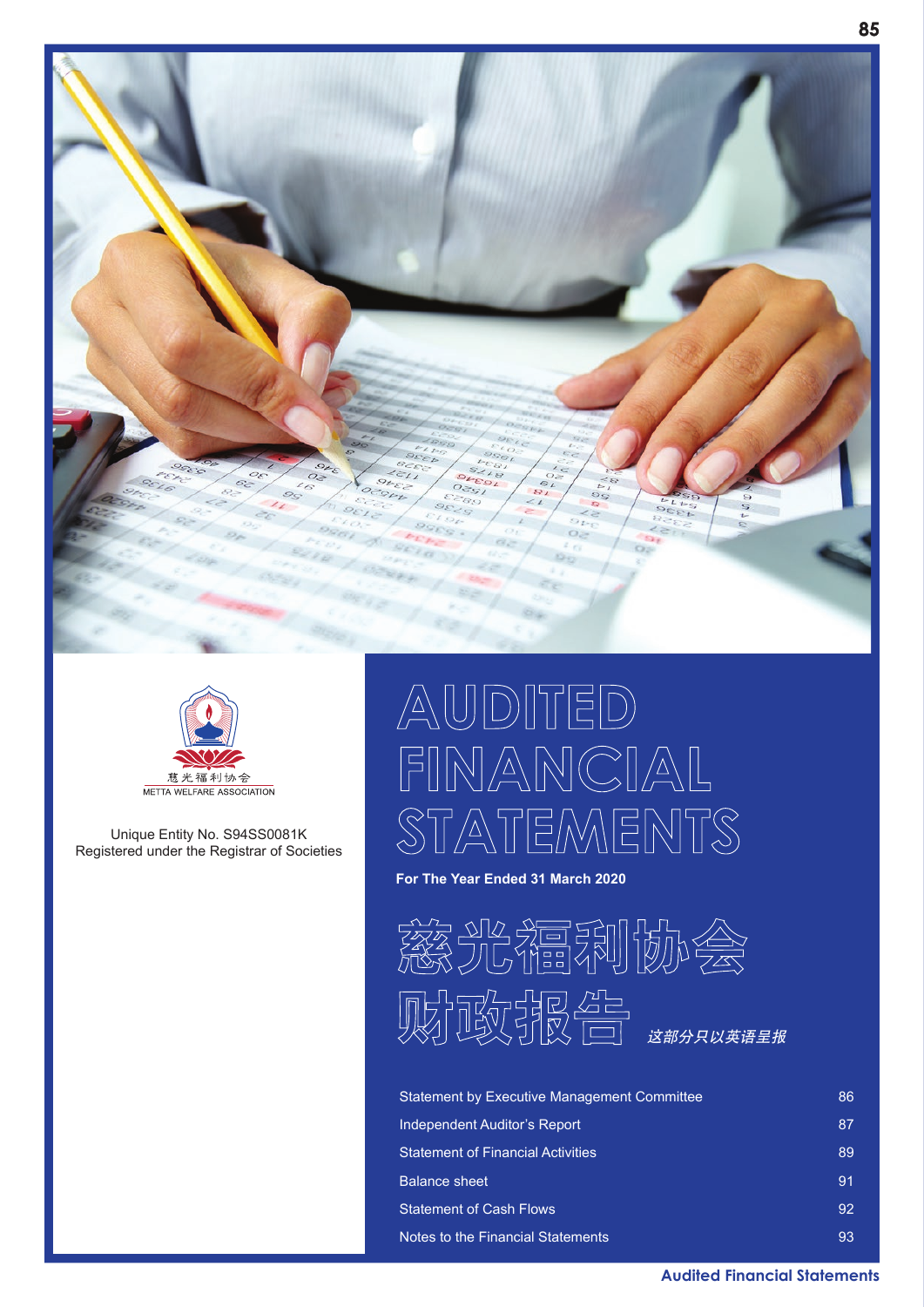# **STATEMENT BY EXECUTIVE MANAGEMENT COMMITTEE**

The Executive Management Committee present their statement together with the audited financial statements of **Metta Welfare Association** (the "Association") for the financial year ended 31 March 2020.

In the opinion of the Executive Management Committee,

- a) the financial statements of the Association are drawn up so as to present fairly, in all material respects, the state of affairs of the Association as at 31 March 2020 and the results and cash flows of the Association for the financial year then ended; and
- b) at the date of this statement, there are reasonable grounds to believe that the Association will be able to pay its debts as and when they fall due.
- The Executive Management Committee, comprising the following, authorised the issue of these financial statements on
	- President Lai Meng Wah @ Shi Fa Zhao First Vice President Shi You Guang @ Ng Wei Ping Second Vice President Wong Sin Yew Honorary Secretary **Ee Tiang Hwee** Assistant Honorary Secretary Tan Ming Tatt, Christopher Honorary Treasurer **Con Chong Kai, Albert** Assistant Honorary Treasurer Lim Yew Si Committee Member Goh Kah Eem Committee Member Lim Ah Noi, Peter Committee Member Lim Thou Kin, Julian Committee Member **Ong Say Kiat, Jason** Committee Member Ng Meng Lay Committee Member Ko Yu Quan Committee Member Loke Sim Wee, Joshua Committee Member Woo Khai San

On behalf of the Executive Management Committee,

Lai Meng Wah @ Shi Fa Zhao **Oon Chong Kai, Albert** President **Honorary Treasurer** Honorary Treasurer

Singapore, 7 September 2020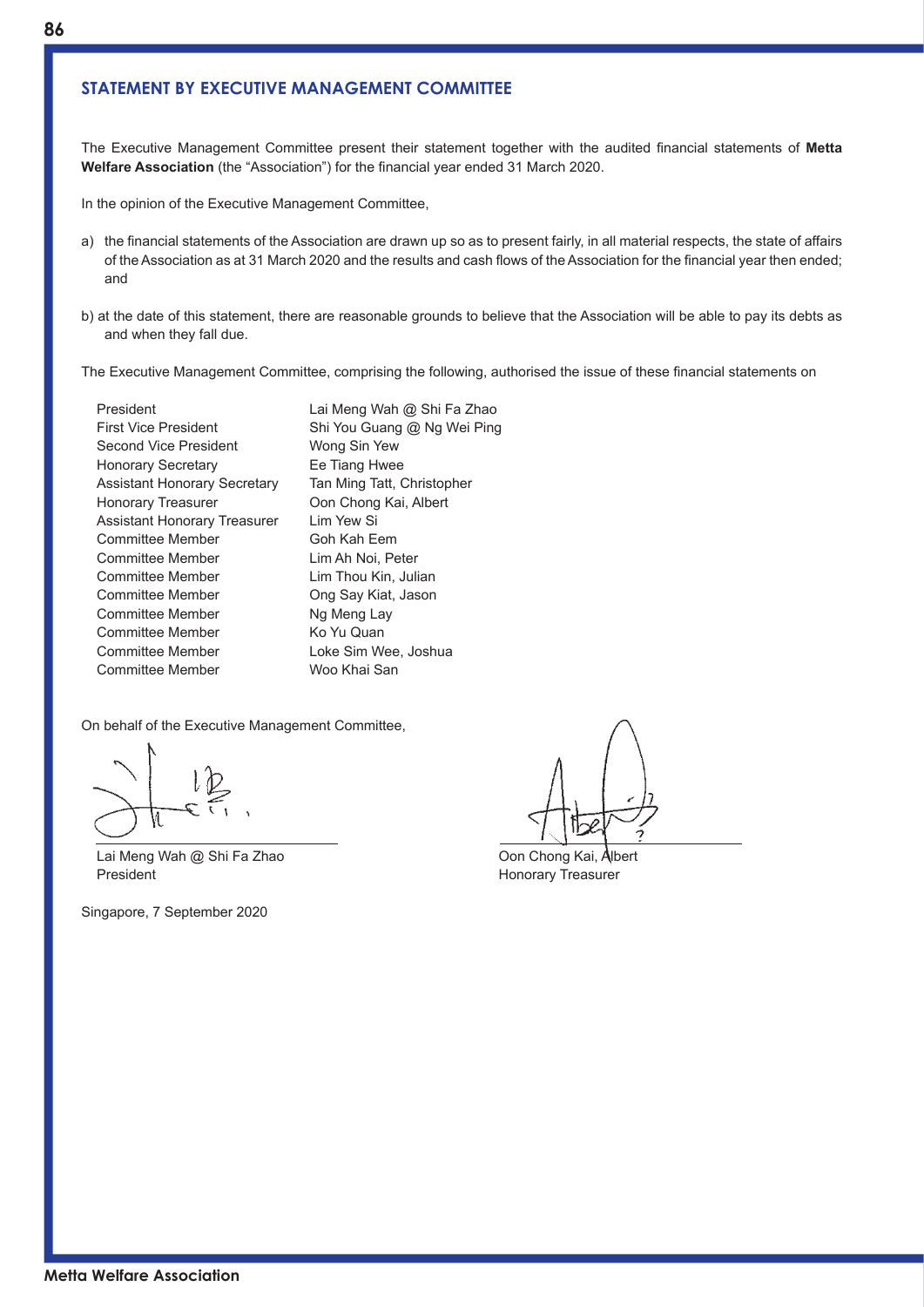# **REPORT ON THE AUDIT OF FINANCIAL STATEMENTS**

### **Opinion**

We have audited the financial statements of **Metta Welfare Association** (the "Association"), which comprise the balance sheet as at 31 March 2020, the statement of financial activities and statement of cash flows of the Association for the financial year ended, and notes to the financial statements, including a summary of significant accounting policies.

In our opinion, the accompanying financial statements are properly drawn up in accordance with the provisions of the Societies Act, Chapter 311 (the "Societies Act''), the Charities Act, Chapter 37 and other relevant regulations (the "Charities Act and Regulations") and Charities Accounting Standard in Singapore ("CAS"), so as to present fairly, in all material respects, the state of affairs of the Association as at 31 March 2020 and the results and cash flows of the Association for the year ended on that date.

# **Basis for Opinion**

We conducted our audit in accordance with Singapore Standards on Auditing ("SSAs"). Our responsibilities under those standards are further described in the *Auditor's Responsibilities for the Audit of the Financial Statements* section of our report. We are independent of the Association in accordance with the Accounting and Corporate Regulatory Authority ("ACRA") *Code of Professional Conduct and Ethics for Public Accountants and Accounting Entities* ("ACRA Code") together with the ethical requirements that are relevant to our audit of the financial statements in Singapore, and we have fulfilled our other ethical responsibilities in accordance with these requirements and the ACRA Code. We believe that the audit evidence we have obtained is sufficient and appropriate to provide a basis for our opinion.

# **Other Information**

Management is responsible for the other information. The other information comprises the Statement by the Executive Management Committee, but does not include the financial statements and our auditor's report thereon.

Our opinion on the financial statements does not cover the other information and we do not express any form of assurance conclusion thereon.

In connection with our audit of the financial statements, our responsibility is to read the other information and, in doing so, consider whether the other information is materially inconsistent with the financial statements or our knowledge obtained in the audit or otherwise appears to be materially misstated. If, based on the work we have performed, we conclude that there is a material misstatement of this other information, we are required to report that fact. We have nothing to report in this regard.

### **Responsibilities of Management and Those Charged with Governance for the Financial Statements**

Management is responsible for the preparation and fair presentation of the financial statements in accordance with the provisions of the Societies Act, the Charities Act and Regulations and CAS, and for such internal control as management determines is necessary to enable the preparation of financial statements that are free from material misstatement, whether due to fraud or error.

In preparing the financial statements, management is responsible for assessing the Association's ability to continue as a going concern, disclosing, as applicable, matters related to going concern and using the going concern basis of accounting unless management either intends to liquidate the Association or to cease operations, or has no realistic alternative but to do so.

Those charged with governance are responsible for overseeing the Association's financial reporting process.

# **Auditor's Responsibilities for the Audit of the Financial Statements**

Our objectives are to obtain reasonable assurance about whether the financial statements as a whole are free from material misstatement, whether due to fraud or error, and to issue an auditor's report that includes our opinion. Reasonable assurance is a high level of assurance, but is not a guarantee that an audit conducted in accordance with SSAs will always detect a material misstatement when it exists. Misstatements can arise from fraud or error and are considered material if, individually or in the aggregate, they could reasonably be expected to influence the economic decisions of users taken on the basis of these financial statements.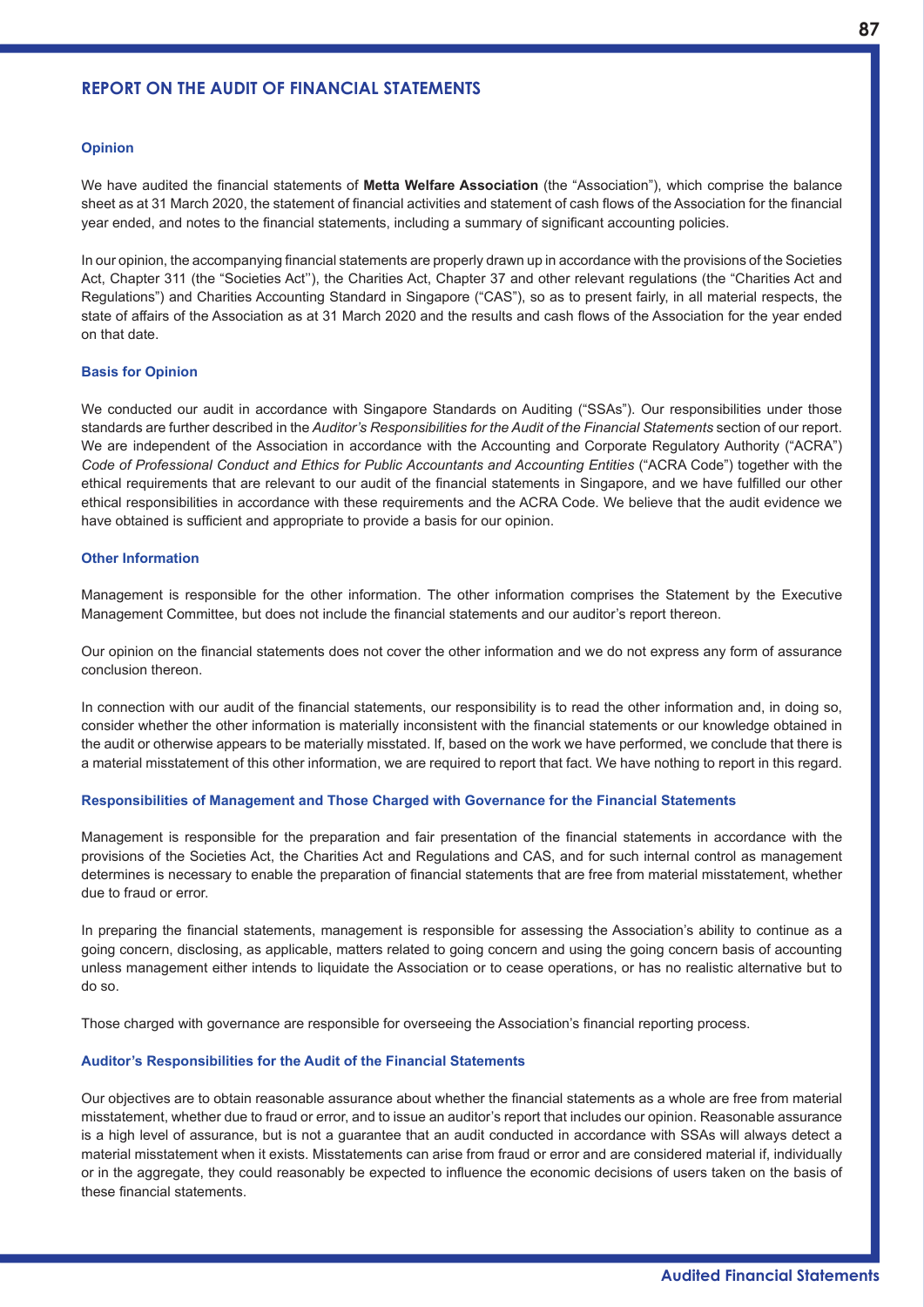As part of an audit in accordance with SSAs, we exercise professional judgement and maintain professional scepticism throughout the audit. We also:

- Identify and assess the risks of material misstatement of the financial statements, whether due to fraud or error, design and perform audit procedures responsive to those risks, and obtain audit evidence that is sufficient and appropriate to provide a basis for our opinion. The risk of not detecting a material misstatement resulting from fraud is higher than for one resulting from error, as fraud may involve collusion, forgery, intentional omissions, misrepresentations, or the override of internal control.
- Obtain an understanding of internal control relevant to the audit in order to design audit procedures that are appropriate in the circumstances, but not for the purpose of expressing an opinion on the effectiveness of the Association's internal control.
- Evaluate the appropriateness of accounting policies used and the reasonableness of accounting estimates and related disclosures made by management.
- Conclude on the appropriateness of Management's use of the going concern basis of accounting and, based on the audit evidence obtained, whether a material uncertainty exists related to events or conditions that may cast significant doubt on the Associations' ability to continue as a going concern. If we conclude that a material uncertainty exists, we are required to draw attention in our auditor's report to the related disclosures in the financial statements or, if such disclosures are inadequate, to modify our opinion. Our conclusions are based on the audit evidence obtained up to the date of our auditor's report. However, future events or conditions may cause the Association to cease to continue as a going concern.
- Evaluate the overall presentation, structure and content of the financial statements, including the disclosures, and whether the financial statements represent the underlying transactions and events in a manner that achieves fair presentation.

We communicate with those charged with governance regarding, among other matters, the planned scope and timing of the audit and significant audit findings, including any significant deficiencies in internal control that we identify during our audit.

# **Report on Other Legal and Regulatory Requirements**

In our opinion,

- (a) the accounting and other records required to be kept by the Association have been properly kept in accordance with the provisions of the Societies Regulations enacted under the Societies Act, the Charities Act and Regulations ; and
- (b) the fund raising appeal held during the financial year ended 31 March 2020 have been carried out in accordance with Regulation 6 of the Societies Regulations issued under the Societies Act and proper accounts and other records have been kept of the fund raising appeal.

During the course of our audit, nothing has come to our attention that causes us to believe that during the financial year:

- (a) the Association has not used the donation moneys in accordance with its objectives as required under Regulation 11 of the Charities (Institutions of a Public Character) Regulations; and
- (b) the Association has not complied with the requirements of Regulation 15 of the Charities (Institutions of a Public Character) Regulations.

Fdir **UNP** 

**Fiducia LLP** Public Accountants and Chartered Accountants

Singapore, 7 September 2020

Partner in charge : Soo Hon Weng PAB No. : 01089

**88**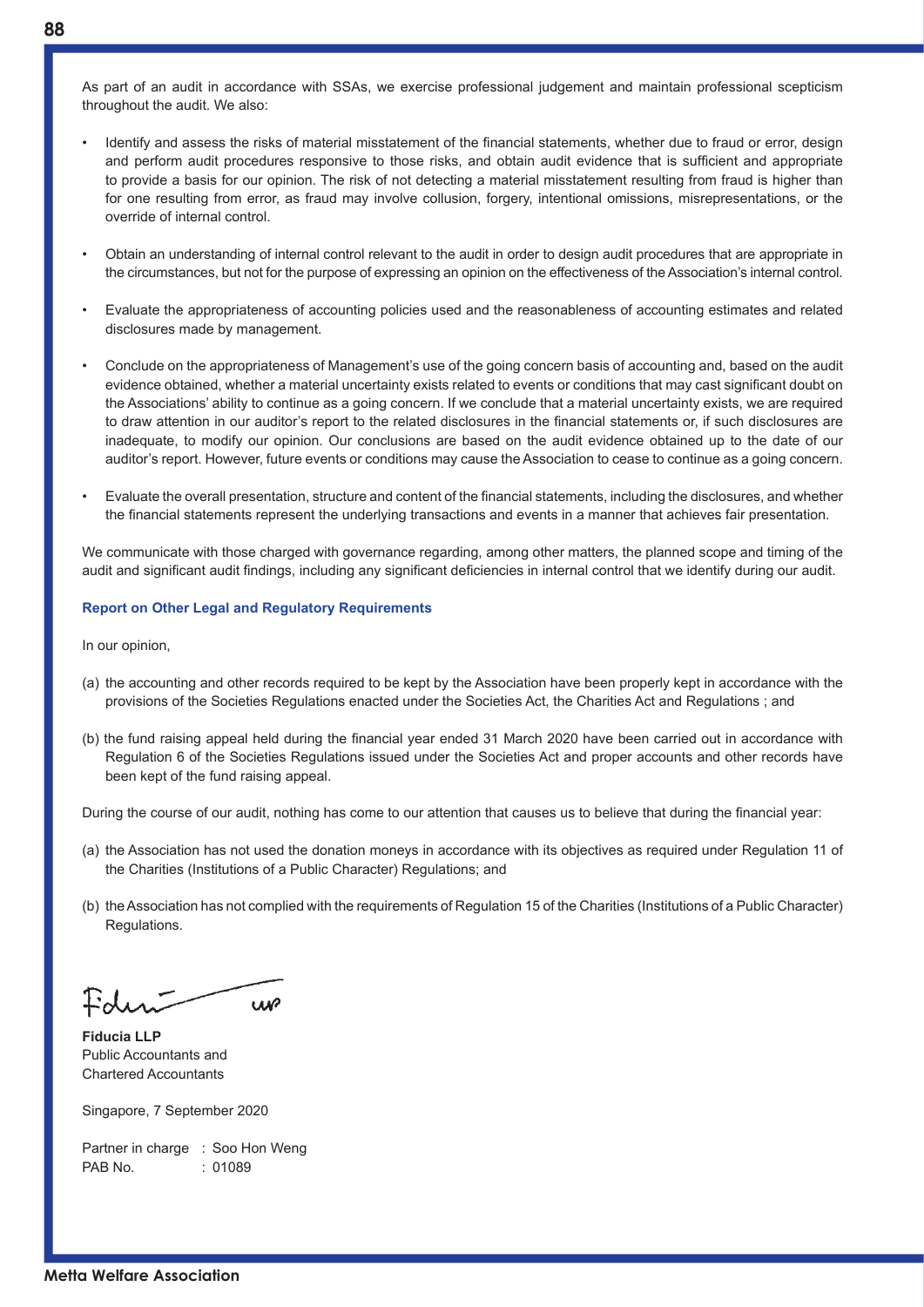STATEMENT OF FINANCIAL ACTIVITIES FOR THE FINANCIAL YEAR ENDED 31 MARCH 2020 **STATEMENT OF FINANCIAL ACTIVITIES FOR THE FINANCIAL YEAR ENDED 31 MARCH 2020**

|                                                                                       |                |                        |                           |                                      | Š                      | estricted funds                          |                                    | Designated funds                 |                          |                         |                                      |                                     | Restricted funds               |                          |                       |
|---------------------------------------------------------------------------------------|----------------|------------------------|---------------------------|--------------------------------------|------------------------|------------------------------------------|------------------------------------|----------------------------------|--------------------------|-------------------------|--------------------------------------|-------------------------------------|--------------------------------|--------------------------|-----------------------|
| 2020                                                                                  | Note           | General<br>fund<br>S\$ | Investment<br>fund<br>S\$ | account<br>reserve<br>Project<br>S\$ | Sinking<br>fund<br>S\$ | welfare fund<br>student<br>Alumni<br>S\$ | Children<br>welfare<br>fund<br>S\$ | welfare<br>Client<br>fund<br>S\$ | Equipment<br>fund<br>S\$ | Medicine<br>fund<br>S\$ | Apprentice<br>Training<br>Fund<br>55 | Medical care<br>welfare fund<br>S\$ | Education<br>trust fund<br>S\$ | Programme<br>fund<br>S\$ | Total<br>funds<br>S\$ |
| INCOME                                                                                |                |                        |                           |                                      |                        |                                          |                                    |                                  |                          |                         |                                      |                                     |                                |                          |                       |
| Income from generated funds<br>- Voluntary income                                     | 4              | 2,280,056              | $\circ$                   | $\circ$                              | $\circ$                | 48,592                                   | $\circ$                            | 2,192                            | $\circ$                  | $\circ$                 | 70,000                               | 248                                 | $\circ$                        | 9,197,121                | 11,598,209            |
| - Activities for generating<br>Income from charitable<br>- Investment income<br>funds | 4<br>4         | 981,706<br>176,794     | 0<br>70,092               | 00                                   | $\circ$                | 00                                       | $\circ$                            | 00                               | 00                       | 0<br>$\circ$            | 00                                   | 00                                  | 00                             | 29,158<br>53,509         | 1,010,864<br>300,395  |
| Other income<br>activities                                                            | 4<br>4         | 875,218<br>86,181      | $\circ$                   | $\circ$                              | $\circ$                | 00                                       | $\circ$                            | 00                               | 00                       | 00                      | 00                                   | 00                                  | $\circ$                        | 676,503<br>3,682         | 1,551,721<br>89,863   |
| Total income                                                                          |                | 4,399,955              | 70,092                    | $\circ$                              | $\circ$                | 48,592                                   | $\circ$                            | 2,192                            | $\circ$                  | o                       | 70,000                               | 248                                 | $\circ$                        | 9,959,973                | 14,551,052            |
| <b>EXPENDITURES</b>                                                                   |                |                        |                           |                                      |                        |                                          |                                    |                                  |                          |                         |                                      |                                     |                                |                          |                       |
| Cost of charitable activities<br>Cost of generating funds<br>Governance and other     | 5<br>5<br>5    | 277,340<br>4,049,835   | 00                        | 00                                   | $\circ$                | 54,786<br>$\circ$                        | $\circ$                            | $\circ$                          | $\circ$                  | $\circ$                 | 00                                   | 00                                  | 26,500<br>$\circ$              | 117,437<br>6,767,296     | 476,063<br>10,817,131 |
| administrative costs                                                                  | LŊ             | 1,706,235              | $\circ$                   | $\circ$                              | $\circ$                | 0                                        | $\circ$                            | 0                                | $\circ$                  | 0                       | $\circ$                              | 0                                   | $\circ$                        | 46,729                   | 1,752,964             |
| <b>Total expenditures</b>                                                             |                | 6,033,410              | $\circ$                   | $\circ$                              | $\circ$                | 54,786                                   | $\circ$                            | $\circ$                          | $\circ$                  | 0                       | o                                    | $\circ$                             | 500<br>26,                     | 931,462<br>ة             | 13,046,158            |
| (EXPENDITURE)<br>NET INCOME                                                           |                | (1,633,455)            | 70,092                    | $\circ$                              |                        | (6, 194)                                 | $\circ$                            | 2,192                            | 0                        | 0                       | 70,000                               | 248                                 | (26, 500)                      | 3,028,511                | 1,504,894             |
| Transfer to / (from) of funds<br><b>GROSS TRANSFERS</b><br>BETWEEN FUNDS              | $\overline{1}$ | 1,317,473              | 300,979                   | $\circ$                              | 386,169                | c                                        | $\circ$                            | 2,192                            | c                        | c                       | C                                    | 0                                   | $\circ$                        | (2,004,621)              | $\circ$               |
| NET MOVEMENT IN FUNDS                                                                 |                | (315, 982)             | 371,071                   | $\circ$                              | 386,169                | (6, 194)                                 | $\circ$                            | 2,192                            | 0                        | 0                       | 70,000                               | 248                                 | (26, 500)                      | 1,023,890                | 1,504,894             |
| <b>TOTAL FUNDS BROUGHT</b><br>FORWARD                                                 |                | 26,026,100             | 3,552,735                 | 1,517,134                            | 4,568,599              | 249,847                                  | 44,921                             | 39,359                           | 0                        | $\circ$                 | $\circ$                              | 40,203                              | 241,656                        | (5, 269, 842)            | 31,010,712            |
| TOTAL FUNDS CARRIED<br>FORWARD                                                        |                | 25,710,118             | 3,923,806 1,517,134       |                                      | 4,954,768              | 243,653                                  | 44,921                             | 41,551                           | 0                        | 0                       | 70,000                               | 40,451                              | 215,156                        | (4, 245, 952)            | 32,515,606            |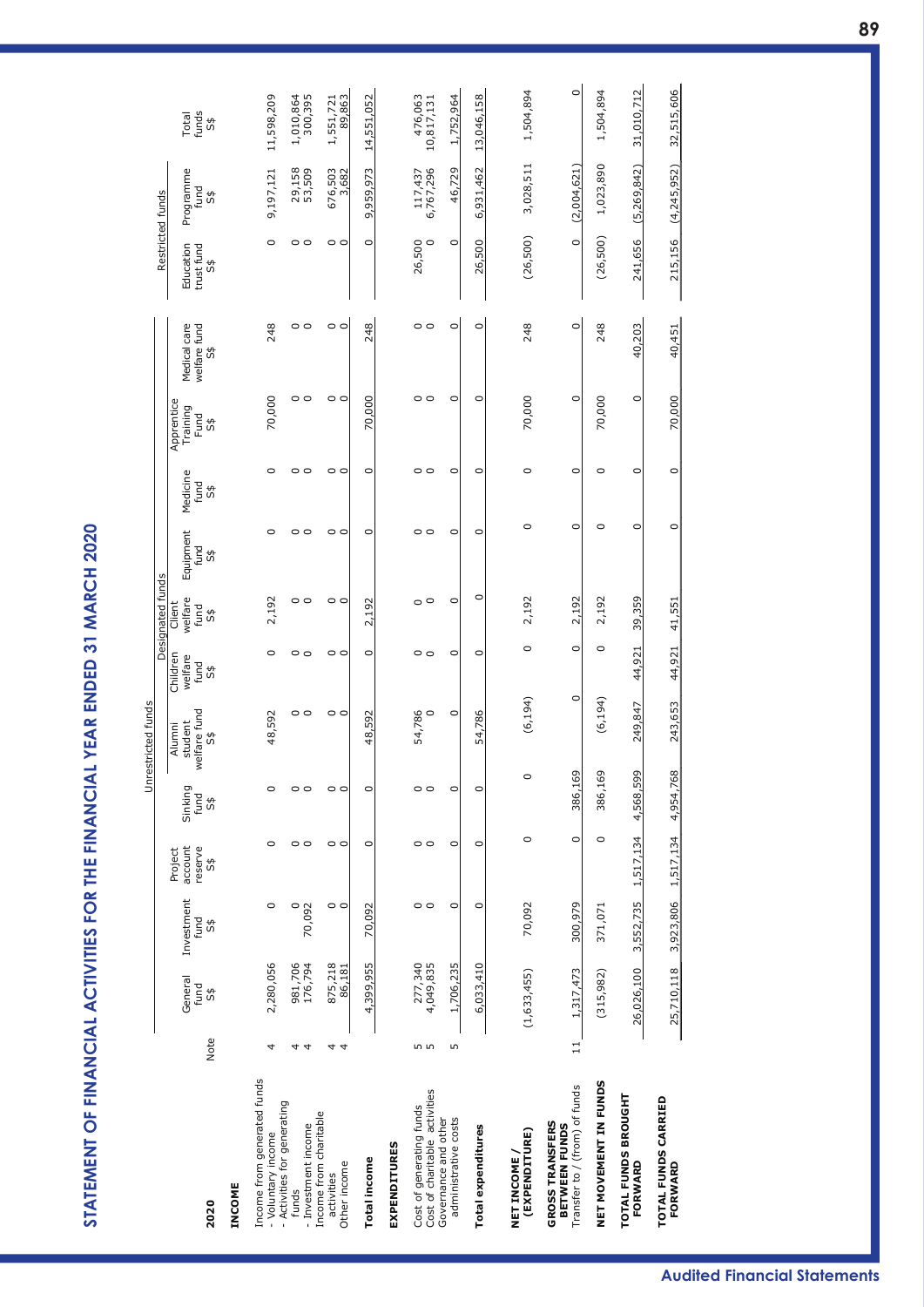|                                                                          |                |                        |                           |                                      |                        | Unrestricted funds                       |                                    | Designated funds                 |                          |                         |                                     |                                | Restricted funds         |                       |
|--------------------------------------------------------------------------|----------------|------------------------|---------------------------|--------------------------------------|------------------------|------------------------------------------|------------------------------------|----------------------------------|--------------------------|-------------------------|-------------------------------------|--------------------------------|--------------------------|-----------------------|
| 2019                                                                     | <b>Note</b>    | General<br>fund<br>S\$ | Investment<br>fund<br>\$5 | account<br>reserve<br>Project<br>\$S | Sinking<br>fund<br>S\$ | welfare fund<br>student<br>Alumni<br>\$S | Children<br>welfare<br>fund<br>S\$ | welfare<br>Client<br>fund<br>S\$ | Equipment<br>fund<br>S\$ | Medicine<br>fund<br>\$5 | Medical care<br>welfare fund<br>S\$ | Education<br>trust fund<br>S\$ | Programme<br>fund<br>\$S | funds<br>Total<br>S\$ |
| INCOME                                                                   |                |                        |                           |                                      |                        |                                          |                                    |                                  |                          |                         |                                     |                                |                          |                       |
| Income from generated funds<br>- Voluntary income                        | 4              | 1,974,519              | $\circ$                   | $\circ$                              | $\circ$                | 31,264                                   | O                                  | 808                              | O                        | $\circ$                 | 621                                 | $\circ$                        | 7,586,262                | 9,593,474             |
| - Activities for generating<br>- Investment income<br>funds              | 4<br>4         | 147,737<br>1,111,391   | 70,875<br>0               | $\circ$                              | ◠                      | 00                                       | $\circ$                            | $\circ$                          | 00                       | $\circ$                 | $\circ$                             | $\circ$                        | 89,321<br>30,564         | 1,200,712<br>249,176  |
| Income from charitable<br>Other income<br>activities                     | 4<br>4         | 813,657<br>975,580     | 00                        | $\circ$                              | $\Omega$               | 00                                       | $\circ$                            | $\circ$                          | $\circ$                  | $\circ$                 | $\circ$                             | 00                             | 881,353<br>5,894         | 1,695,010<br>981,474  |
| <b>Total income</b>                                                      |                | 5,022,884              | 70,875                    | $\circ$                              | $\mathbf C$            | 31,264                                   | $\circ$                            | 808                              | $\circ$                  | $\circ$                 | 621                                 | $\circ$                        | 593,394<br>ထဲ            | 13,719,846            |
| EXPENDITURES                                                             |                |                        |                           |                                      |                        |                                          |                                    |                                  |                          |                         |                                     |                                |                          |                       |
| Cost of charitable activities<br>Cost of generating funds                | m m            | 298,557<br>3,823,693   | 5,508<br>$\circ$          | $\circ$                              |                        | 70,349<br>o                              | $\circ$                            | (396)<br>0                       | 00                       | $\circ$                 | 2,619<br>$\circ$                    | 40,000<br>$\circ$              | 50,449<br>6,512,546      | 467,086<br>10,336,239 |
| administrative costs<br>Governance and other                             | LŊ             | 1,501,451              | $\circ$                   | $\circ$                              | ⊂                      | o                                        | $\circ$                            | $\circ$                          | C                        | $\circ$                 | $\circ$                             | $\circ$                        | 20,194                   | 1,521,645             |
| Total expenditures                                                       |                | 5,623,701              | 508<br>Ln,                | $\circ$                              | C                      | 70,349                                   | $\circ$                            | (396)                            | $\circ$                  | $\circ$                 | 2,619                               | 40,000                         | 6,583,189                | 12,324,970            |
| (EXPENDITURE)<br>NET INCOME                                              |                | (600, 817)             | 65,367                    | $\circ$                              |                        | (39,085)<br>$\circ$                      | $\circ$                            | 1,204                            | $\circ$                  | $\circ$                 | (1,998)                             | (40,000)                       | 2,010,205                | 1,394,876             |
| Transfer to / (from) of funds<br><b>GROSS TRANSFERS</b><br>BETWEEN FUNDS | $\overline{1}$ | 1,182,618              | 278,975                   | $\circ$                              | (251,068)              |                                          | $\circ$<br>0                       | $\circ$                          | (25, 233)                | (16,968)                | 42,201                              | $\circ$                        | (1, 210, 525)            | $\circ$               |
| NET MOVEMENT IN FUNDS                                                    |                | 581,801                | 344,342                   | $\circ$                              | (251,068)              | (39,085)                                 | $\circ$                            | 1,204                            | (25, 233)                | (16, 968)               | 40,203                              | (40,000)                       | 799,680                  | 1,394,876             |
| <b>TOTAL FUNDS BROUGHT</b><br>FORWARD                                    |                | 25,444,299             | 3,208,393                 | 1,517,134                            | 9,667<br>4,81          | 288,932                                  | 44,921                             | 38,155                           | 25,233                   | 16,968                  | $\circ$                             | 281,656                        | (6,069,522)              | 29,615,836            |
| TOTAL FUNDS CARRIED<br>FORWARD                                           |                | 26,026,100             | 3,552,735                 | 1,517,134                            | 4,568,599              | 249,847                                  | 44,921                             | 39,359                           | $\circ$                  | $\circ$                 | 40,203                              | 241,656                        | (5,269,842)              | 31,010,712            |
|                                                                          |                |                        |                           |                                      |                        |                                          |                                    |                                  |                          |                         |                                     |                                |                          |                       |

The accompanying notes form an integral part of these financial statements. The accompanying notes form an integral part of these financial statements.

[UEN. S94SS0081K]

**STATEMENT OF FINANCIAL ACTIVITIES FOR THE FINANCIAL YEAR ENDED 31 MARCH 2020 (CONT'D)**

STATEMENT OF FINANCIAL ACTIVITIES FOR THE FINANCIAL YEAR ENDED 31 MARCH 2020 (CONT'D)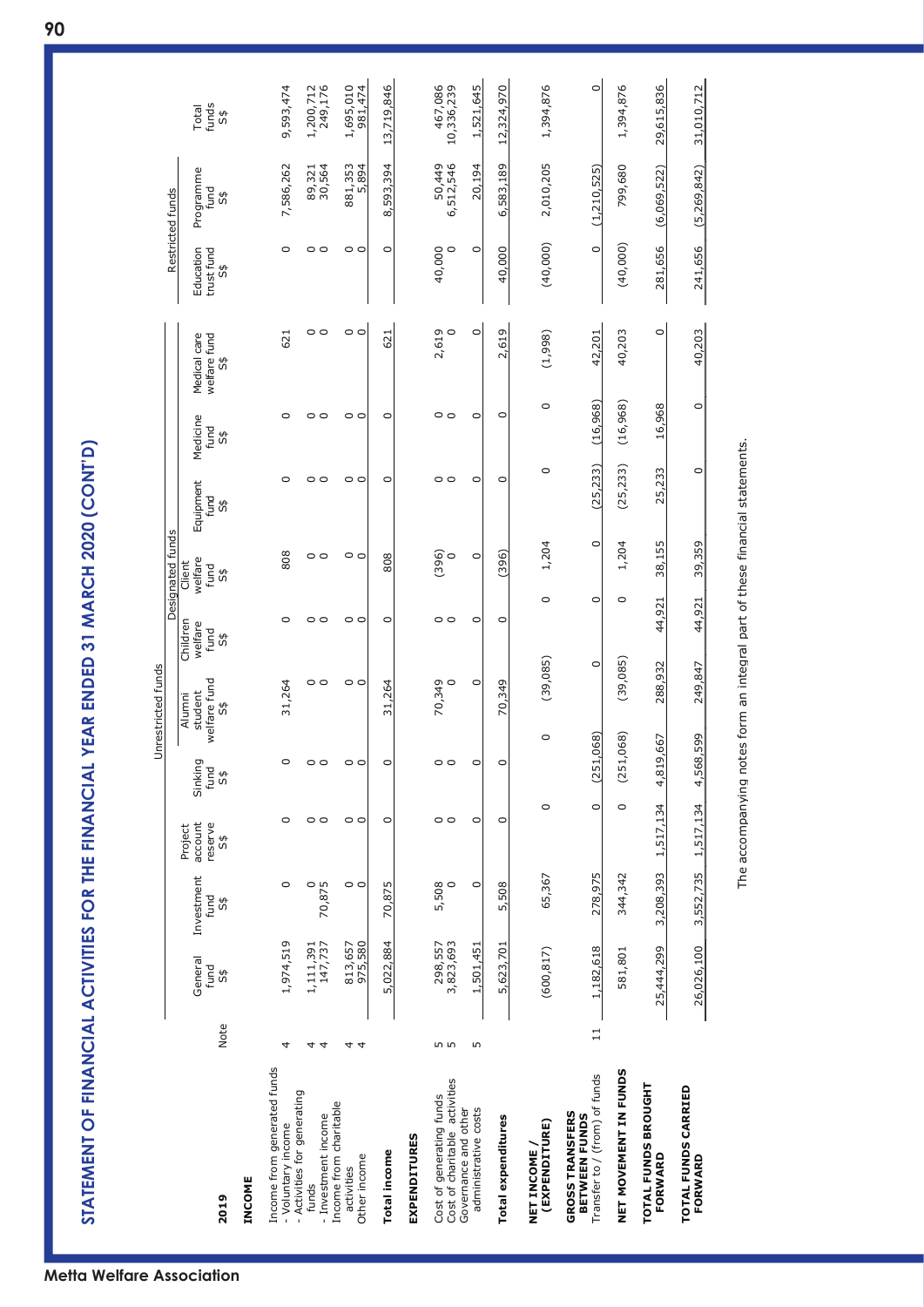# **BALANCE SHEET AS AT 31 MARCH 2020**

|                                                                                                                             | Note                       | 2020<br>S <sup>‡</sup>                                                     | 2019<br>S <sub>5</sub>                                                     |
|-----------------------------------------------------------------------------------------------------------------------------|----------------------------|----------------------------------------------------------------------------|----------------------------------------------------------------------------|
| <b>ASSETS</b>                                                                                                               |                            |                                                                            |                                                                            |
| <b>Current assets</b><br>Cash and cash equivalents<br>Pledged Fixed deposits<br>Trade and other receivables<br>Inventories  | 6<br>6<br>7                | 16,494,147<br>375,689<br>2,239,369<br>3,985<br>19,113,190                  | 16,007,023<br>375,689<br>1,423,735<br>4,507<br>17,810,954                  |
| <b>Non-current assets</b><br>Investment in financial assets<br>Property, plant and equipment                                | 8<br>9                     | 2,772,004<br>13,376,369<br>16,148,373                                      | 2,776,640<br>12,460,515<br>15,237,155                                      |
| Total assets                                                                                                                |                            | 35,261,563                                                                 | 33,048,109                                                                 |
| LIABILITIY                                                                                                                  |                            |                                                                            |                                                                            |
| <b>Current liability</b><br>Trade and other payables                                                                        | 10                         | 2,745,957                                                                  | 2,037,397                                                                  |
| <b>Total liability</b>                                                                                                      |                            | 2,745,957                                                                  | 2,037,397                                                                  |
| <b>NET ASSETS</b>                                                                                                           |                            | 32,515,606                                                                 | 31,010,712                                                                 |
| <b>FUNDS</b>                                                                                                                |                            |                                                                            |                                                                            |
| <b>Unrestricted funds</b><br>General fund<br>Investment fund<br>Project account reserve<br>Sinking fund<br>Designated funds | 11<br>11<br>11<br>11<br>11 | 25,710,118<br>3,923,806<br>1,517,134<br>4,954,768<br>440,576<br>36,546,402 | 26,026,100<br>3,552,735<br>1,517,134<br>4,568,599<br>374,330<br>36,038,898 |
| <b>Restricted funds</b><br>Education trust fund<br>Programme fund                                                           | 11<br>11                   | 215,156<br>(4, 245, 952)<br>(4,030,796)                                    | 241,656<br>(5, 269, 842)<br>(5,028,186)                                    |
| <b>Total funds</b>                                                                                                          |                            | 32,515,606                                                                 | 31,010,712                                                                 |

The accompanying notes form an integral part of these financial statements.

 $A_{\rm eff}$  and  $A_{\rm eff}$  is the statements of the statements of  $A_{\rm eff}$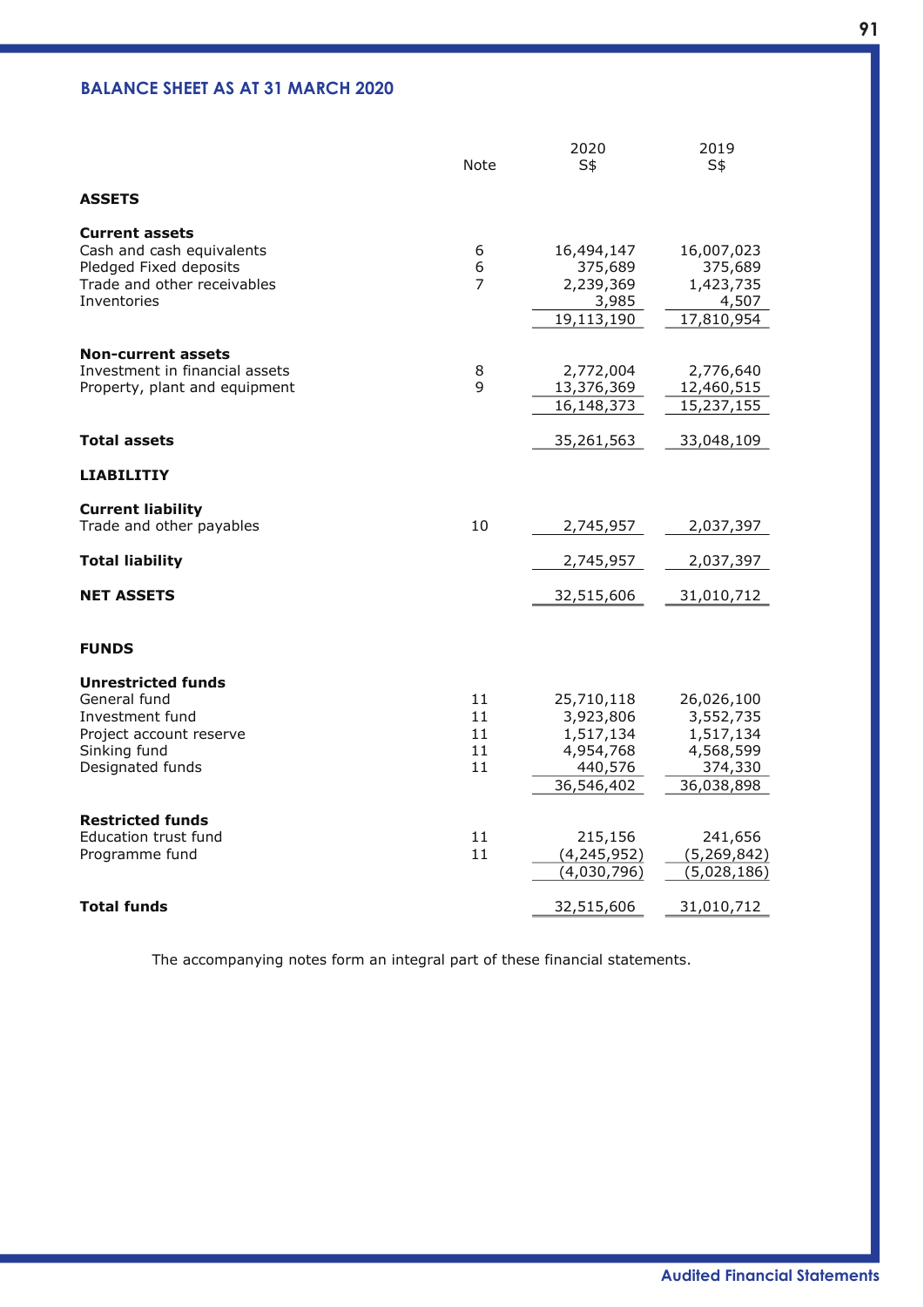# **STATEMENT OF CASH FLOW FOR THE FINANCIAL YEAR ENDED 31 MARCH 2020**

 $A_{\rm eff}$  and  $A_{\rm eff}$  are the statements of  $\Delta E_{\rm eff}$ 

|                                                                                  | Note   | 2020<br>S <sub>5</sub> | 2019<br>S <sup>4</sup> |
|----------------------------------------------------------------------------------|--------|------------------------|------------------------|
| Cash flows from operating activities                                             |        |                        |                        |
| Net income                                                                       |        | 1,504,894              | 1,394,876              |
| Adjustments for:                                                                 |        |                        |                        |
| - Amortisation of investments<br>- Depreciation of property, plant and equipment | 5<br>9 | 4,636<br>836,977       | 4,176<br>920,002       |
| - Investment income                                                              |        | (300, 395)             | (249, 176)             |
| - Property, plant and equipment written off                                      | 5      | O                      | 1,102                  |
| - Unutilised leave                                                               | 5      | 48,555                 | (21, 725)              |
| Operating cash flow before changes in working capital                            |        | 2,094,667              | 2,049,255              |
|                                                                                  |        |                        |                        |
| Changes in working capital:<br>- Trade and other receivables                     |        | (815, 634)             | (432, 599)             |
| - Inventories                                                                    |        | 522                    | (144)                  |
| - Trade and other payables                                                       |        | 660,005                | 27,965                 |
| Cash generated from operations                                                   |        | 1,939,560              | 1,644,477              |
| Interest received                                                                |        | 0                      | 4,571                  |
| Net cash generated from operating activities                                     |        | 1,939,560              | 1,649,048              |
| Cash flows from investing activities                                             |        |                        |                        |
| Investment income received                                                       |        | 300,395                | 244,605                |
| Placement of investment                                                          | 8      | O                      | (1,005,000)            |
| Purchases of property, plant and equipment                                       | 9      | (1,752,831)            | (958, 689)             |
| Net cash used in investing activities                                            |        | (1, 452, 436)          | (1,719,084)            |
| Net increase/(decrease) in cash and cash                                         |        |                        |                        |
| equivalents                                                                      |        | 487,124                | (70, 036)              |
| Cash and cash equivalents at beginning of financial year                         |        | 16,007,023             | 16,077,059             |
| Cash and cash equivalents at end of financial year                               | - 6    | 16,494,147             | 16,007,023             |
|                                                                                  |        |                        |                        |

The accompanying notes form an integral part of these financial statements.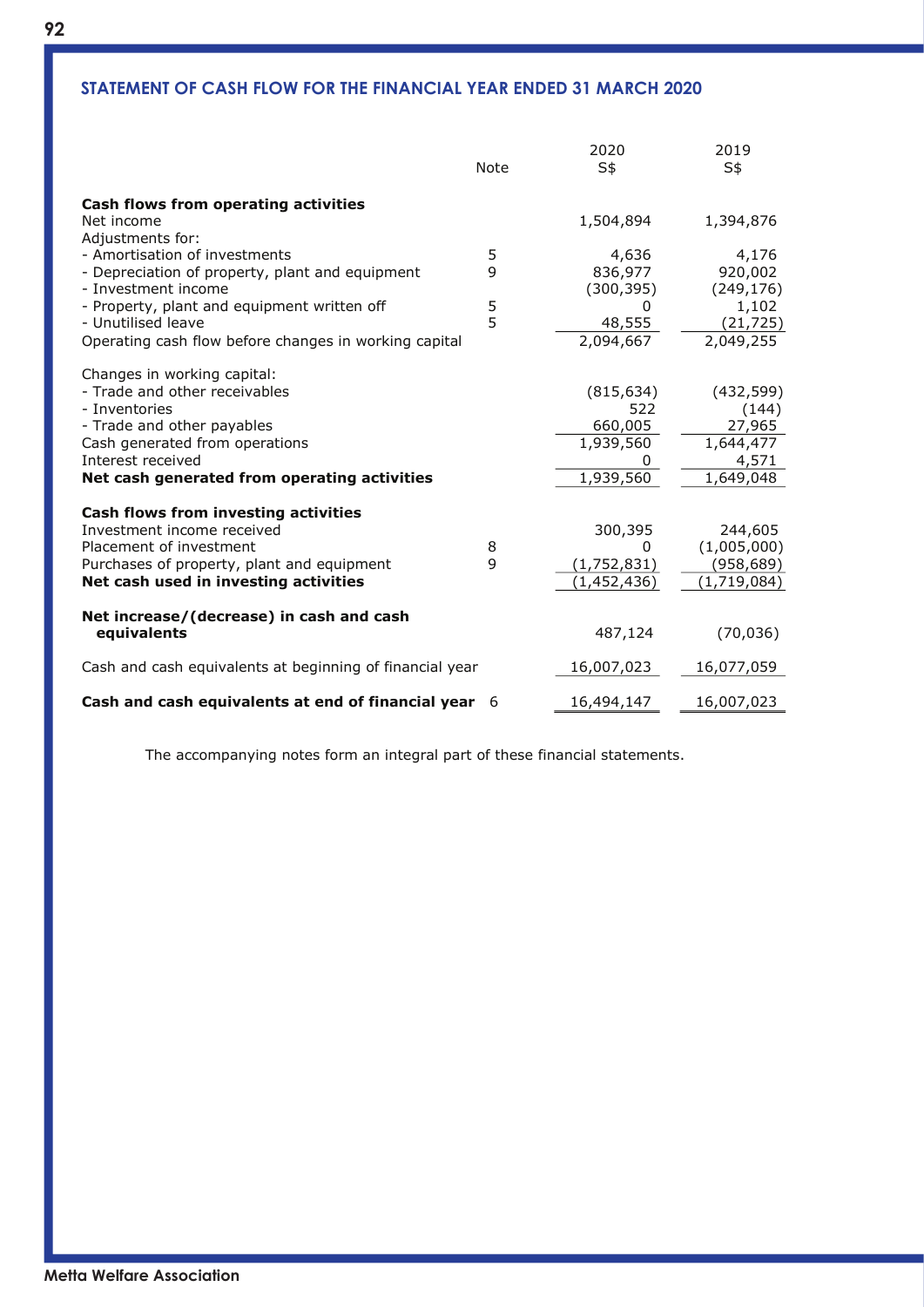### **NOTES TO THE FINANCIAL STATEMENTS FOR THE FINANCIAL YEAR ENDED 31 MARCH 2020** NOTES TO THE FINANCIAL STATEMENTS

These notes form an integral part of and should be read in conjunction with the accompanying financial statements.

# 1. General information

Metta Welfare Association (the "Association") operates in the Republic of Singapore. Its registered office and principal place of activities is located at 32, Simei Street 1, Metta Building, Singapore 529950.

The Association is dedicated to the active promotion of humanitarian causes. The Association's objectives are to provide special education, welfare services, community and medical care to the intellectually disabled, elderly and terminally ill in the community, regardless of race and religion.

The Association is registered as a charity organisation under Charities Act, Chapter 37 on 9 March 1995 and has been accorded an Institution of a Public Character ("IPC") status for the period 1 June 2018 to 28 February 2021.

The Association is composed of eight (8) welfare centres as follows:

- 1. Metta Home for the Disabled
- 2. Metta Home Day Activity Centre
- 3. Metta Day Activity Centre for the Intellectually Disabled
- 4. Metta Day Rehabilitation Centre for the Elderly
- 5. Metta Hospice Care Centre
- 6. Metta HomeCare
- 7. Metta Preschool @Punggol
- 8. Metta Alumni Care

# 2. Significant accounting policies

# 2.1 Basis of preparation

The financial statements have been prepared in accordance with Charities Accounting Standard ("CAS") and the disclosure requirements of the Societies Act (Chapter 311) and Charities Act (Chapter 37). The financial statements have been prepared under the historical cost convention, except as disclosed in the accounting policies below.

The financial statements are presented in Singapore Dollar ("S\$"), which is the Association's functional currency.

The preparation of the financial statements in conformity with CAS requires management to exercise its judgement in the process of applying the Association's accounting policies. It also requires the use of certain critical accounting estimates and assumptions.

The areas involving a higher degree of judgement or complexity, or areas where assumptions and estimates are significant to the financial statements are disclosed in Note 3.

# 2.2 Revenue recognition

Revenue comprises the fair value of the consideration received or receivable for the services rendered in the ordinary course of the Association's activities. Revenue is recognised as follows:

# 2.2.1 Donations

Donations are recognised in the statement of financial activities upon receipt.

Donations-in-kind are recognised when the fair value of the assets received can be reasonably ascertained.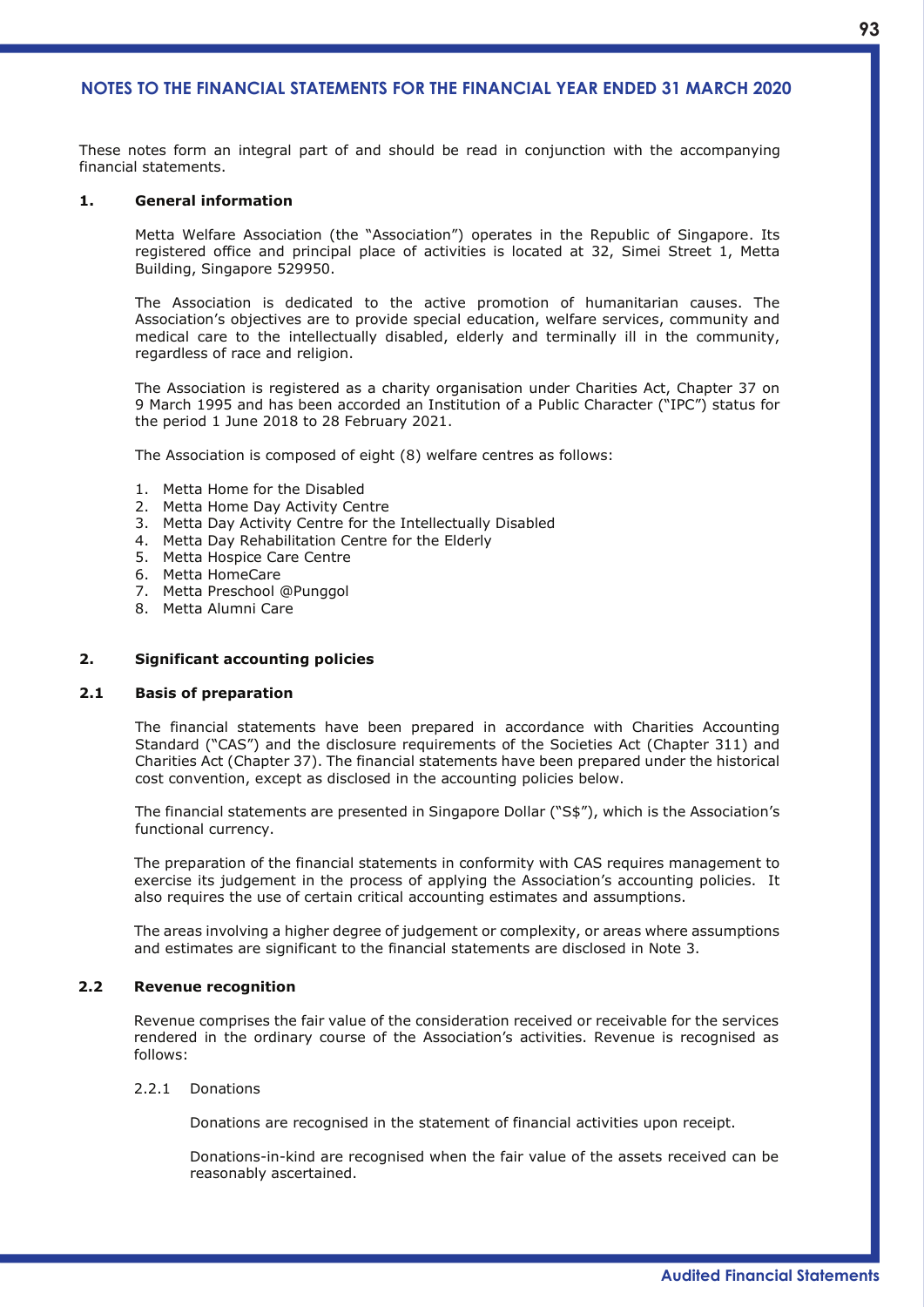# 2. Significant accounting policies (Cont'd)

### **Policies 2.2 Significant are recognitions (Cont'd)** and the assets received when the assets received are received can be assets received and are received can be assets received can be assets received can be assets receive re recognition (com a

# **2.2.2 Government grants Consideration received or received or received or received or received or received or received or received or received or received or received or received or recognition**  $\mathcal{L}$ rendered in the ordinary course of the Association's activities. Revenue is recognised as

follows: with. Government grants are recognised at their fair value where there is reasonable ecomment grants are recognised as the Asian Tan Take There are to reacchaste

Financial Year Ended 31 March 2020

[UEN. S94SS0081K]

# 2.2.3 Revenue from services rendered

Revenue from rendering of services is recognised when the services have been performed and rendered. performed and recognised when the fair value of the assets received and assets received can be assets received can be assets received can be assets received can be assets received can be assets received can be assets recei

# 2.2.4 Sale of goods

Revenue from the sale of goods is recognised when the Association has delivered the products to the customer, the customer has accepted the products and the  $\text{co}$  is recognised at the related receivables is reasonably assured collectability of the related receivables is reasonably assured collectability of the related receivables is reasonably assured.

2.2.5 Interest and investment income

Interest and investment income are recognised on a time-proportion basis using the performed and rendered. effective interest method. Revenue from rendering of services is recognised when the services have been

2.2.6 Other income

Other income is recognised when received. the products to the customer has accepted the products and the products and the products and the products and the products and the products and the products and the products and the products and the products and the produc

### 2.3 Expenditure recognition assured. The sale of goods is reasonably assured. The Sale of Goods is recognition  $t_{\text{c}}$  the customer, the customer, the customer has accepted the products and the products and the products and the products and the products and the products and the products and the products and the products and the

All expenditure are accounted for on accrual basis, aggregated under the respective areas.  $\frac{1}{2}$  in an activity they are apportioned on a basis consistent with the use of effective interest method.<br>Se attributable to an activity, they are apportioned on a basis consistent with the use of  $\sum_{i=1}^{n}$  interest and investment income are recognised on a time-proportion basis using the proportion basis using the set of  $\sum_{i=1}^{n}$ Direct costs are attributed to the activity where possible. Where costs are not wholly resources. e respective areas.

2.3.1 Cost of generating funds from fund-raising activities

Costs that are directly attributable to the fund-raising activities are separated from those costs incurred in undertaking charitable activities.

2.3 Experimental control of the control of 2.3.2 Cost of charitable activities

> Cost of charitable activities comprises all costs incurred in the pursuit of the charitable objects of the Association. The total costs of charitable expenditure are apportionment of overhead and shared costs. attributable to an activity, they are approximately assumed on a basis consistent with the use of use of use of use of use of use of use of use of use of use of use of use of use of use of use of use of use of use of use

2.3.3 Governance and administrative costs resources.

Governance costs include the costs of governance arrangement, which relate to the general running of the Association, providing governance infrastructure and ensuring public accountability. These costs include costs related to constitutional and statutory requirements and an apportionment of overhead and shared costs.

# 2.4 Employee benefits

# 2.4.1 Defined contribution plans

Association has no further payment obligations once the contributions have been employee compensation expense when they are due. Defined contribution plans are post-employment benefit plans under which the Association pays fixed contributions into separate entities such as the Central Provident Fund ("CPF"), on a mandatory, contractual or voluntary basis. The paid. The Association's contribution to defined contribution plans are recognised as

**94**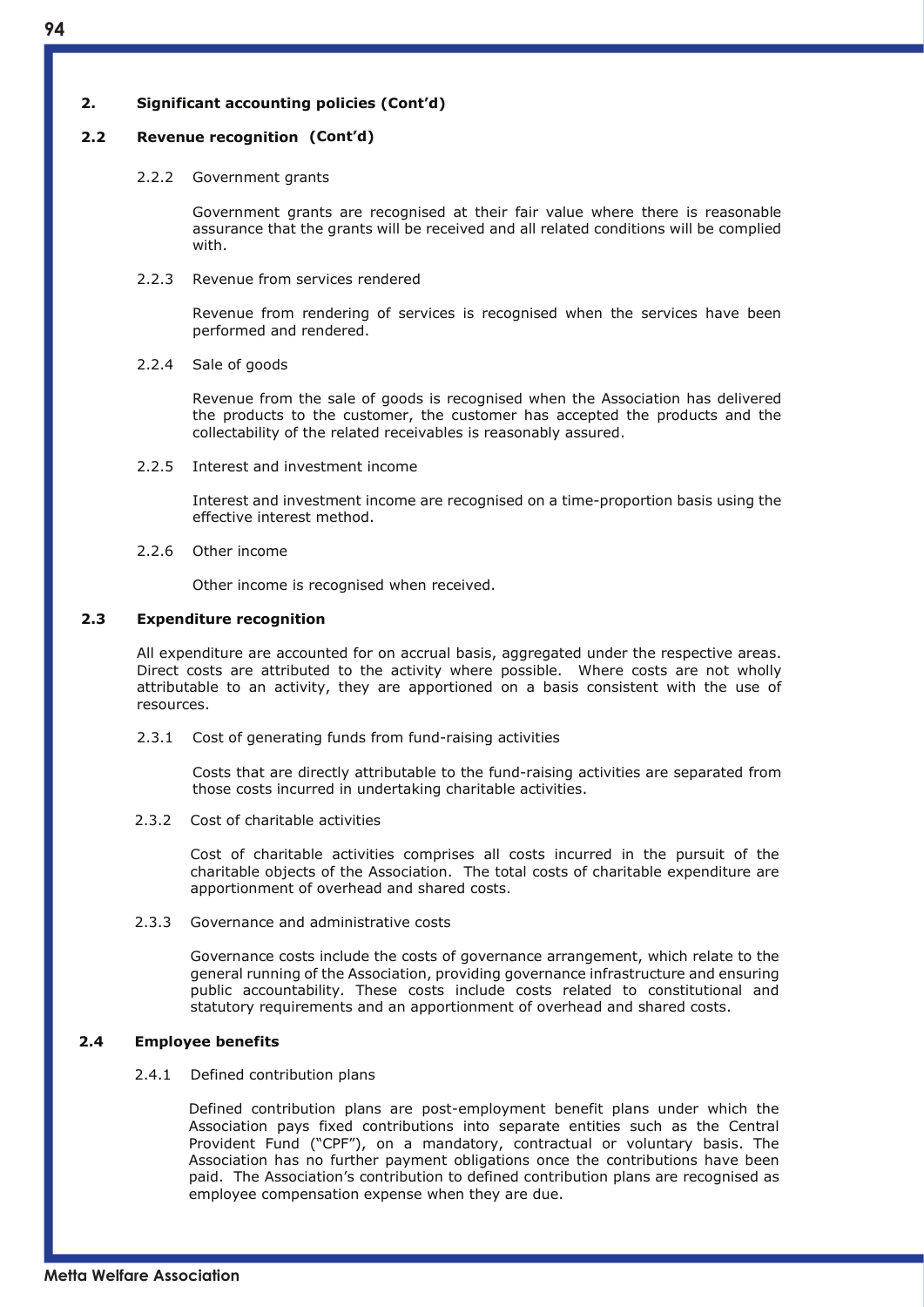# 2. Significant accounting policies (Cont'd) **Shared and an approximately** shared costs.

# 2.4 Employee benefits (Cont'd) paid. The Association's contribution to defined contribution plans are recognised as

# 2.4.2 Employee leaves entitlement

Employee entitlements to annual leave are recognised when they accrue to employees. A provision is made for the estimated liability for annual leave as a result of services rendered by employees up to the reporting date.

 $A$ s no further payment objective payment obligations on  $\mathbb{R}^n$ 

Defined contribution plans are post-employment benefit plans under which the

Governance costs include the costs of governance arrangement, which relate to the costs of governance  $\sigma$ 

Financial Year Ended 31 March 2020

### 2.5 Operating Leases and administrative costs and administrative contribution of and administrative contribution plans are recognised as a set of a set of an association plans are recognised as  $\alpha$ employee compensation expense when they are due.

Leases of assets in which a significant portion of the risks and rewards of ownership are retained by the lessor are classified as operating leases. Payments made under operating<br>leases (net of any incentives received from the lessor) are taken to the statement of financial activities on a straight-line basis over the period of the lease. When an operating lease is result action and the lease period has explice, any payment required to be made to the<br>lessor by way of penalty is recognised as an expense in the period in which termination takes  $\mathsf{p}_\mathsf{net}$ . retained by the lessor are classified as operating leases. Payments made under operating detinated of a straight line sasis over the period of the rease. Then an operating rease is<br>terminated before the lease period has expired, any payment required to be made to the place.  $P$ .1  $\alpha$ 

assurance that the grants will be received and all relations will be complied and all relations will be complied and all relations will be complied and all relations will be complied and all relations will be complied and with the state of the state of the state of the state of the state of the state of the state of the state of the state of the state of the state of the state of the state of the state of the state of the state of the state Rental on operating lease is charged to statement of financial activities. Metta Welfare Association Rental on operating lease is charged to statement or financial activities.

#### 2.6 Financial assets  $\mathbf{A}$  association pays fixed contributions into separate entities such as the Central such as the Central such as the Central such as the Central such as the Central such as the Central such as the Central such as the Provident Fund ("CPF"), on a mandatory, contractual or voluntary basis of voluntary basis. The contractual or voluntary basis of voluntary basis of voluntary basis. The contractual or voluntary basis of voluntary basis. Th retained by the lessor are classified as operating leases. Payments made under operating leases (net of any incentive received from the statement of financial statement of financial statement of financial statement of financial statement of financial statement of financial statement of financial statement of f

# 2.6.1 Recognition and measurement paradium and measurement

performed and rendered. 2.2.4 Sale of goods Prepayments are initially recognised at the amount paid in advance for the economic repayments are middle receptible at the amount paid in davance for the economic resources expected to be received in the future. Trade and other receivables, excluding prepayments, are initially recognised at their transaction price, excluding transaction costs, if any. Transaction costs shall be recognised as expenditure in the statement of financial activities as incurred. resources expected to be received in the future.

Investments in financial assets are investments in debt or equity instruments, which are recognised when it becomes a party to the contractual provisions of the transaction costs, if any, which shall be recognised as expenditure immediately in effective interest method. 2.2.6 Other income management intends to dispose of the assets within twelve months after the instrument. These are initially measured at the transaction price excluding the statement of financial activities. They are included in non-current assets unless reporting date. The statements are taken to the statement of financial at the amount paid in advance for the economic

Trade and other receivables and investments in financial assets are subsequently measured at cost less accumulated impairment losses.

# 2.6.2 Derecognition

Financial assets are derecognised when the rights to receive cash flows from the financial assets have expired or have been transferred and the Association has transferred substantially all risks and rewards of ownership.

### 2.6.3 Impairment Trade and other receivables, excluding prepayments, are initially recognised at their

The Association assesses at each reporting date whether there is objective evidence that a financial asset or a group of financial assets is impaired. Prepayments are initially recognised at the amount paid in advance for the economic

receive. The amount of the allowance for impairment is recognised in the statement An allowance for impairment of financial assets is recognised when there is objective evidence that the Association will not be able to collect all amounts due according to the original terms of the receivables. Significant financial difficulties of the debtor, probability that the debtor will enter bankruptcy or financial reorganisation, and default or delinquency in payments is considered indicators that the receivable is impaired. The amount of the allowance is the difference between the asset's carrying amount and the undiscounted future cash flows that the Association expects to of financial activities within "Governance and administrative costs".

shall not result in any carrying amount of the financial asset (net of any allowance  $\alpha$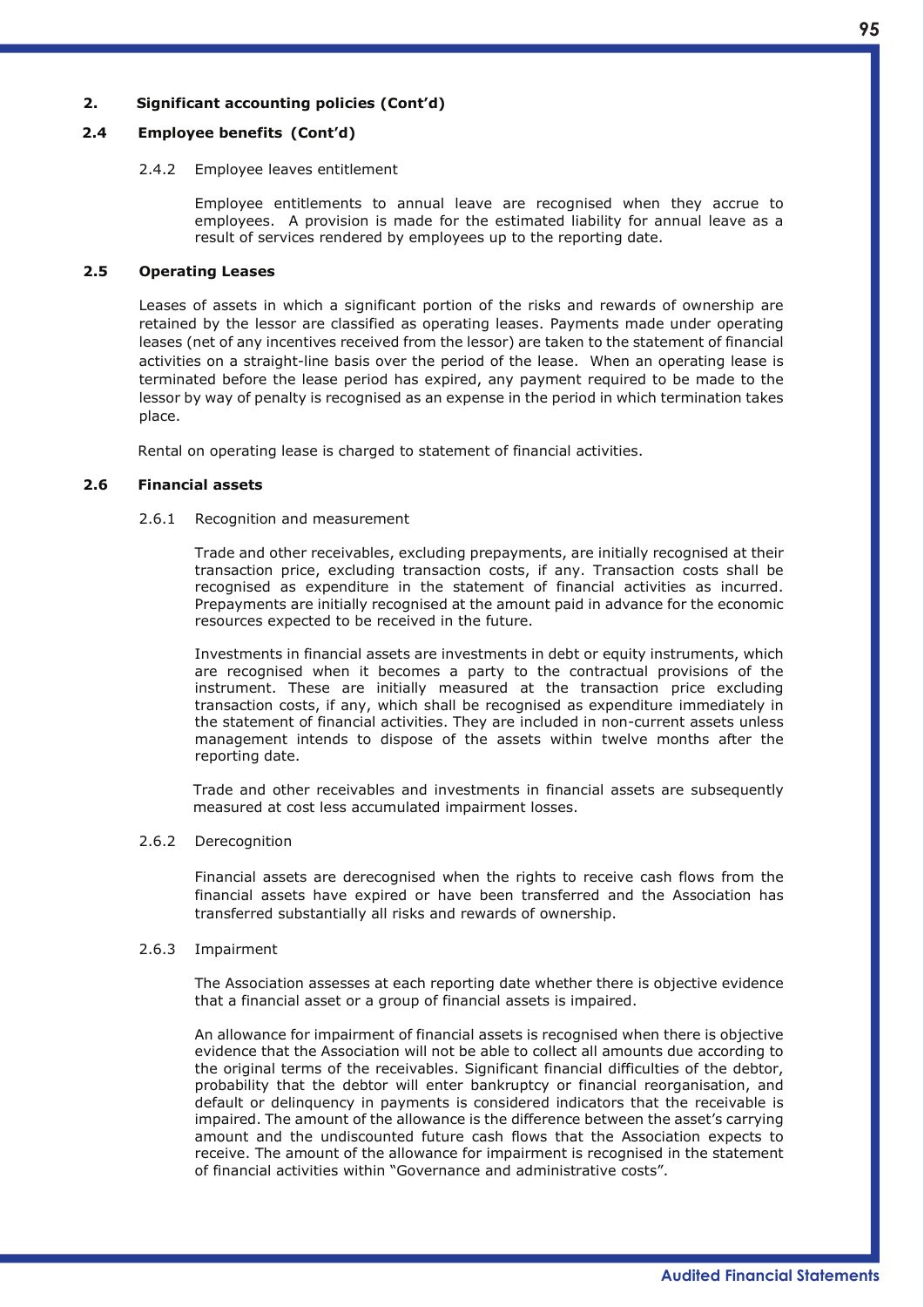### 2. Significant accounting policies (Cont'd) **Shows for the debtor with the dept**or or financial research or financial research flows from the stock of the debtor will enter bank ruptch or financial research or financial re  $\frac{d}{dt}$  default of policies (considered indicators that the recognition is considered in  $\frac{d}{dt}$

### 2.6 Financial assets (Cont'd) **impaired.** The amount of the allowance is the allowance between the assets carrying of the assets carrying of the assets carrying of the assets carrying of the assets carrying of the assets c  $\frac{1}{2}$  and the unit that the understand function expects to  $\frac{1}{2}$

2.6.2 Derecognition

### 2.6.3 Impairment (Con't)  $\mathbf{r} = \mathbf{r} \cdot \mathbf{r} = \mathbf{r} \cdot \mathbf{r} = \mathbf{r} \cdot \mathbf{r} = \mathbf{r} \cdot \mathbf{r} = \mathbf{r} \cdot \mathbf{r} = \mathbf{r} \cdot \mathbf{r} = \mathbf{r} \cdot \mathbf{r} = \mathbf{r} \cdot \mathbf{r} = \mathbf{r} \cdot \mathbf{r} = \mathbf{r} \cdot \mathbf{r} = \mathbf{r} \cdot \mathbf{r} = \mathbf{r} \cdot \mathbf{r} = \mathbf{r} \cdot \mathbf{r} = \mathbf{r} \cdot \mathbf{r} = \mathbf$

Subsequently, if the amount of an impairment loss decreases and the decrease can be related objectively to an event occurring after the impairment was recognised, be related before the train of the transmitted at the impairment was recognised, the Association shall reverse the previously recognised impairment loss. The reversal shall not result in any carrying amount of the financial asset (net of any allowance account) that exceeds what the carrying amount would have been had the impairment not previously been recognised. The amount of reversal is recognised in mpannicite hot previously been recognised. The dinodite or reversation ecognised in default or delinquency in payments is considered indicators that the receivable is

evidence that the Association will not be able to collect all amounts due according to collect amounts due according to  $\alpha$ 

Financial Year Ended 31 March 2020

#### 2.7 Cash and cash equivalents in financial assets are subsequently carrying carrying carrying carrying carrying carrying carrying carrying carrying carrying carrying carrying carrying carrying carrying carrying carrying ca measured at cost less accumulations and control to the cost of the cost of the cost of the cost of the cost of amounted future cash flows that the undiscounted future cash flows that the Association expects that the Association expects to

2.6.2 Derecognition of financial activities within "Governance and administrative costs". which are subject to an insignificant risk of change in value. Cash and cash equivalents include cash on hand and deposits with financial institutions,

#### $\frac{1}{\pi}$  for rights are derecognised when the rights to receive cash flows from the rights to receive cash flows from the rights to receive cash flows from the rights to receive cash flows from the rights of  $\frac{1}{\pi}$  $S$ ubsequently, if the amount of an impairment loss decreases and the decreases and the impairment was recognised, the impairment was recognised, the impairment was recognised, the impairment was recognised, the impairmen 2.8 Inventories

Inventories are carried at the lower of cost and net realisable value. Cost includes all costs condition. Cost is determined using the first-in, first-out basis. Net realisable value is the of purchase and other cost incurred in bringing the inventories to their present location and estimated selling price in the ordinary course of business less selling expenses. the statement of financial activities.

#### $\frac{1}{2}$  financial assets of financial assets is impaired. 2.9 Property, plant and equipment

#### 2.29911 Measurement of financial assets is recognised when the is objective when the is objective when the is objective when the is objective when the is objective when the is objective when the isotropy of the isotropy of  $\mathcal{L}$

All property, plant and equipment are initially recognised at cost and subsequently carried at cost less accumulated depreciation and accumulated impairment losses. default or delinquency in payments is considered indicators that the receivable is

The cost of an item of property, plant and equipment includes its purchase price and any costs that are directly attributable to bringing the asset to the location and condition necessary for it to be capable of operating in the manner intended by of financial activities within "Governance and administrative costs". Management. Management. estimated selling price in the ordinary course of business selling expenses. In the ordinary course of busines

### 2.9.2 Depreciation and the decreases and the decreases and the decrease can can impair be related objectively to an event occurring after the impairment was recognised,

Depreciation on property, plant and equipment except renovation in progress is calculated using the straight-line method to allocate their depreciable amounts over their estimated useful lives as follows:

| Aircon                     | 5 years       |              |
|----------------------------|---------------|--------------|
| Alarm and security system  | 5 years       |              |
| Arts and music equipment   | 5 years       |              |
| <b>Building</b>            | 30 - 50 years |              |
| Computer                   | 3 years       |              |
| Electrical and fittings    | 5 years       |              |
| Furniture and equipment    | 5 years       |              |
| Kitchen equipment          | 5 years       |              |
| Laundry equipment          | 5 years       |              |
| Motor vehicles             | 5 years       |              |
| Physio / Medical equipment | 5 years       |              |
| Renovation                 | 7 - 15 years  |              |
|                            |               | Useful lives |

activities for the financial year in which the changes arise.

activities for the financial year in which the financial  $\alpha$ 

Renovation<br>Assets under work-in-progress included in property, plant and equipment are not depreciated as these assets are not yet available for use.

depreciated as these assets are not yet available for use.<br>Fully depreciated assets are retained in the financial statements until they are no longer in use. longer in use.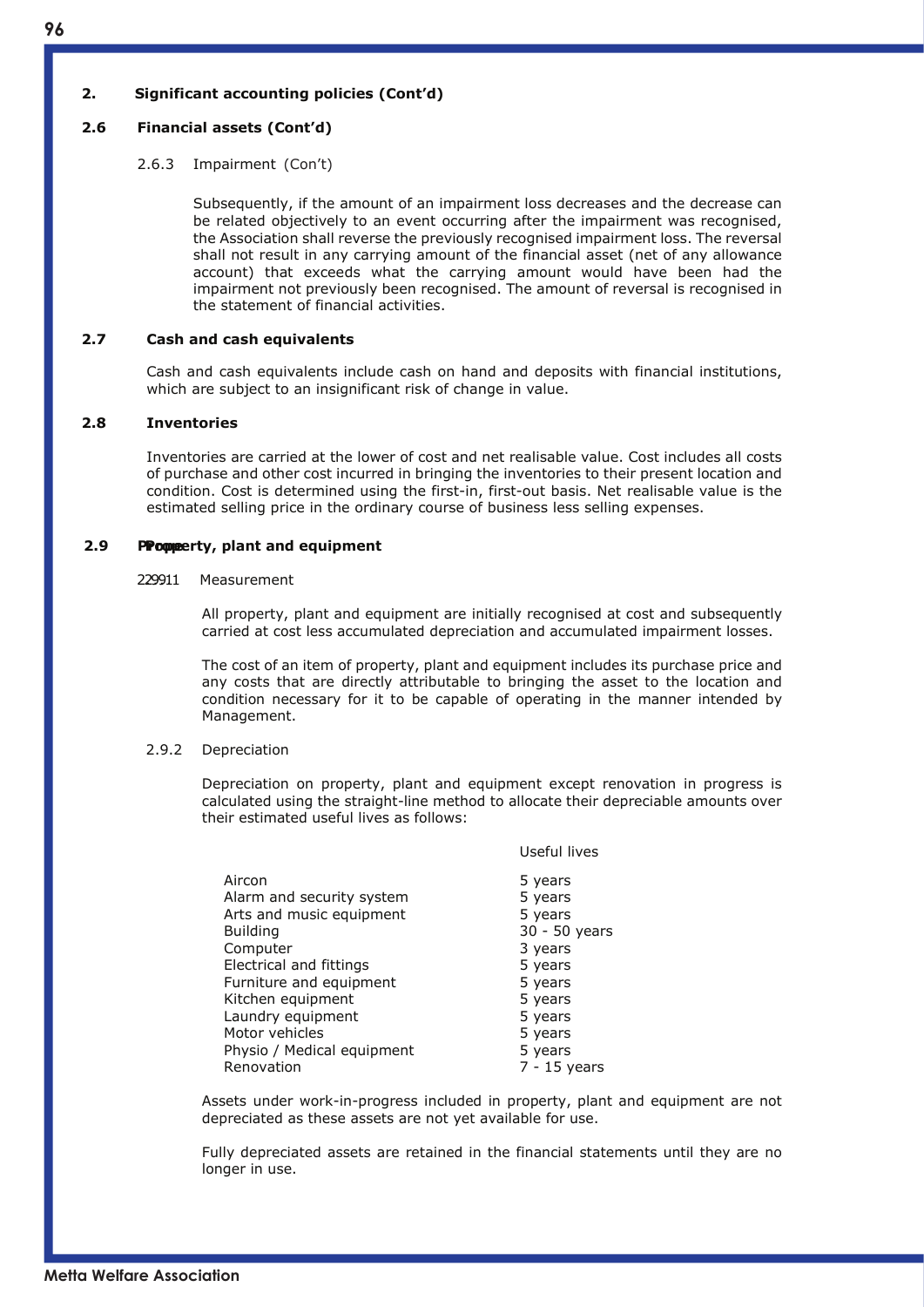# 2.9 Property, plant and equipment (Cont'd)

# 2.9.2 Depreciation (Con't)

The residual values and useful lives of property, plant and equipment are reviewed, the residual values and useful lives are included in the statement of financial activities for the financial year in which the changes arise. The residual values and useful lives of property, plant and equipment are reviewed,<br>and adjusted as appropriate, at each reporting date. The effects of any revision of<br>the residual values and useful lives are included in t

The cost of an item of an item of property, plant and equipment includes its purchase price and equipment in any costs that are directly attribute to bringing the asset to the asset to the location and location and location and  $\alpha$ 

 $A$ sets under word-in-progress included in property, plant and equipment and equipment are not not not not not

# 2.9.3 Subsequent expenditure immediately in the manner intended by intended by intended by intended by intended by in Aircon 5 years of the control of the control of the control of the control of the control of the control of the

Subsequent expenditure relating to property, plant and equipment that have already been recognised is added to the carrying amount of the asset only when it is probable and the cost of the item can be measured reliably. Other subsequent expenditure is recognised as repair and maintenance expenses in the statement of financial activities during the financial year in which it is incuri Building 30 - 50 years that future economic benefits associated with the item will flow to the Association activities during the financial year in which it is incurred.

#### $\mathsf{p}\in\mathsf{S}$  is a set of  $\mathsf{S}$  is a set of  $\mathsf{S}$  is a set of  $\mathsf{S}$  is a set of  $\mathsf{S}$ 2.9.4 Disposal motor vehicles 5 years with the second contract of the second contract of the second contract of the second contract of the second contract of the second contract of the second contract of the second contract of the second

Financial assets are derecognised when the rights to receive cash flows from the On disposal of an item of property, plant and equipment, the difference between the net disposals proceeds and its carrying amount is taken to the statement of financial  $A = \frac{1}{2}$  years and music equipment  $\frac{1}{2}$  years and  $\frac{1}{2}$  years and  $\frac{1}{2}$  years and  $\frac{1}{2}$  years and  $\frac{1}{2}$  years and  $\frac{1}{2}$  years and  $\frac{1}{2}$  years and  $\frac{1}{2}$  years and  $\frac{1}{2}$  years and  $\frac$  $B_{\rm 30}$  -  $B_{\rm 30}$  -  $50$  years  $30$  -  $50$  years  $30$  $A$ sets under work-in-progress included in property, plant and equipment and equipment are not not not not not not  $\alpha$  activities.

#### 2.10 Financial liabilities are not yet available for use. The not yet available for use. The set of use of use  $E$  is the fitting  $\mathcal{L}_\mathcal{S}$  years  $\mathcal{L}_\mathcal{S}$  years  $\mathcal{L}_\mathcal{S}$  years  $\mathcal{L}_\mathcal{S}$  $2.10$

Financial liabilities are recognised when the Association becomes a party to the contractual I mancial habilities are recognised when the Association becomes a party to the contractual<br>agreements of the instrument and are classified according to the substance of the an allowance for interest in particular for interests is related when the second there is no subset  $\mu$  $\mu$  of mandal addition. That the habitation model is able to collect payables to  $\mu$ contractual arrangements entered into. All interest related charges are recognised in the of financial activities Einancial liabilities include " Physio / Medical equipment 5 years  $\mu$  of financial activities. Financial liabilities include "Trade and other payables", statement of financial activities. Financial liabilities include "Trade and other payables".<br>.

Financial liabilities are derecognised when the obligations under the liability are discharged, probability that the debtor will enter the debtor will enter the manufacture of the debt of the debt of the debt of the debt of the debt of the debt of the debt of the debt of the debt of the debt of the debt of the debt o cancelled or expire. When existing financial liabilities are replaced by another from the same lender on substantially different terms of an existing liability are substantially modified, such and  $\sigma$  and the university and the difference as a detection expective expective association experience is procedured. recognition of a new liability, and the difference in respective carrying amounts is recognised in the statement of financial activities dienient of miditual activities. an exchange or modification is treated as a derecognition of the original liability and the in the statement of financial activities.

### 2.11 Trade and other payables and the decreases and the item will flow to the Association will flow to the item will flow to the Association will flow to the item will flow to the Association will flow to the Association w The residual values and useful lives of property, plant and equipment are reviewed,

nd other navables, excluding accruals, are recognised at their transaction price. excluding transaction costs, if any, both at initial recognition and at subsequent  $s_{\rm H}$  is any carrying amount of the financial angles (net of any allowance of any allowance of any allowance  $\frac{1}{2}$ account  $\alpha$  is a count of  $\alpha$  and the carrying amount would have been had the carrying and the carrying  $\alpha$ financial activities as incurred. Accruals are recognised at the best estimate of the amount measurement. Transaction costs shall recognised as expenditure in the statement of payable. Trade and other payables, excluding accruals, are recognised at their transaction price,<br>excluding transaction costs, if any both at initial recognition and at subsequent.

#### 2.12 Provisions for other liabilities and charges been recognised is added to the carrying amount of the asset only when it is probable 2.12 Provisions for other liabilities and charges

Provisions for other liabilities and charges are recognised when the Association has a present legal or constructive obligation as a result of past events, it is more likely than not that an estimated. outflow of resources will be required to settle the obligation and the amount has been reliably activities during the financial year in which it is in which it is in which it is including the financial year<br>The financial year in which is including the financial year in which is including the financial year in which

#### Inventories are carried at the lower of costs and net realisable value. Costs and net realisable value. Costs i 2.13 **Funds**

of purchase and other cost incurred in bringing the inventories to their present location and and balances restricted by outside sources are so indicated and are distinguished from iffestricted funds anotated to specific purposes, if any, by action of the Fund balances restricted by outside sources are so indicated and are distinguished from net disposals proceeds and its carrying amount is taken to the statement of financial unrestricted funds allocated to specific purposes, if any, by action of the Executive and consects. These ansected the operator parposes, in any, by action of the ancelents the purposes for which they are established. The Executive Management Committee retains full control over the use of unrestricted funds for any of the Association's purposes.

#### $2.14$ Events after report date

Events after report date that provide additional information about the Association's position at the report date (adjusting events) are reflected in the financial statements. Events occurring after report date that are not adjusting events are disclosed in the notes to the financial statements when material.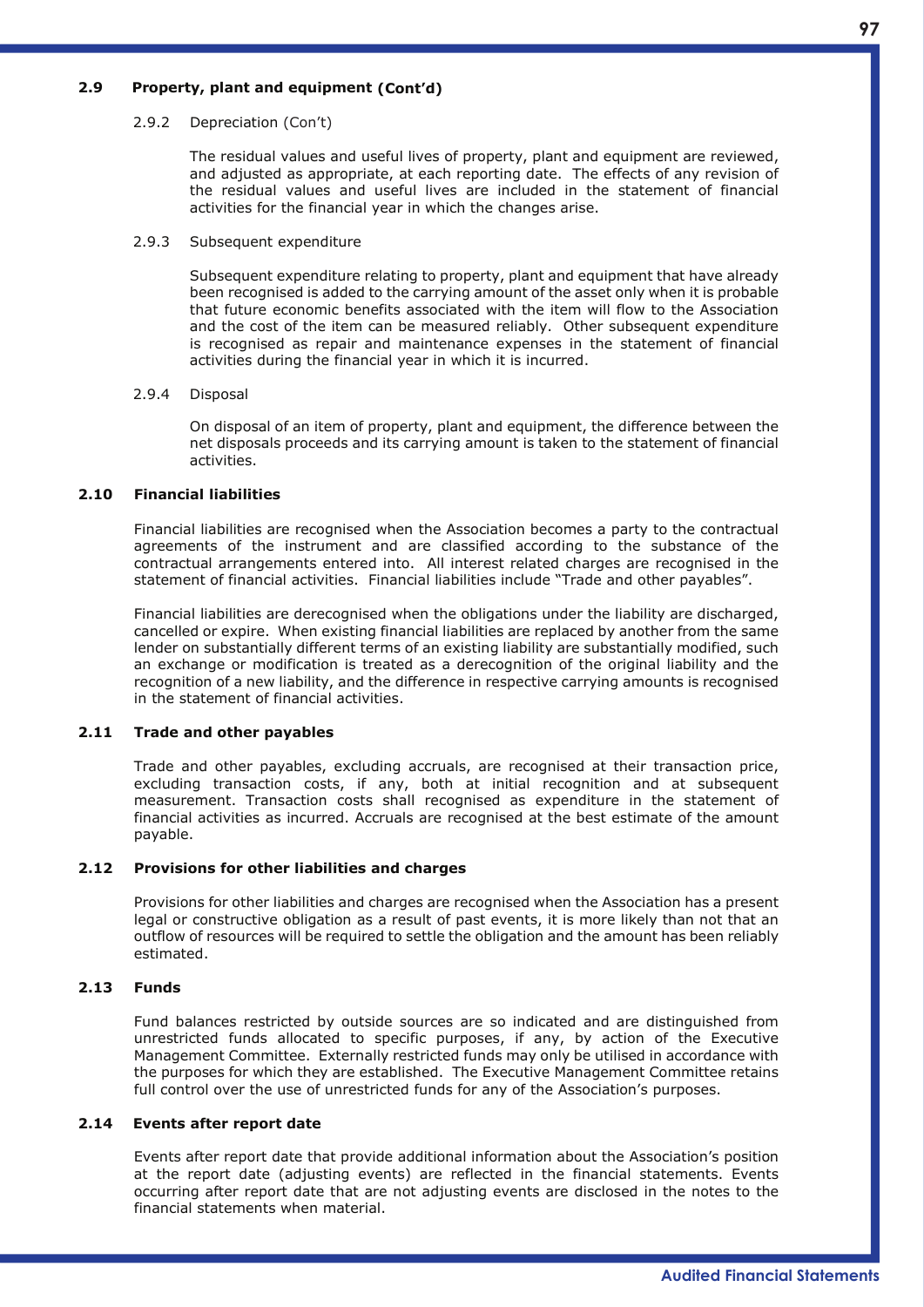# 2. Significant accounting policies (Cont'd)

# 2.15 Related parties

A related party is defined as follows:  $\overline{a}$ 

(a) A person or a close member of that person's family is related to the Association if  $\frac{1}{\pi}$  that person:  $\frac{1}{\pi}$  is include  $\frac{1}{\pi}$  and other payables  $\frac{1}{\pi}$  and other payables  $\frac{1}{\pi}$  and other payables  $\frac{1}{\pi}$  and other payables  $\frac{1}{\pi}$  and  $\frac{1}{\pi}$  and  $\frac{1}{\pi}$  and  $\frac{1}{\pi}$ 

Events after report data that provide a ditional information about the Association about the Association's position at the report date (adjusting events) are reflected in the financial statements. Events

- (i) Has control or joint control over the Association;
- (ii) Has significant influence over the Association; or
- (iii) Is a member of the key management personnel of the Association or of a<br>parent of the Association; parent of the Association; is the original liability and the original liability and the original liability and the original liability and the original liability and the original liability and the original liability and the
	- (b) An entity is related to the Association if any of the following conditions applies:
- (i) The entity and the Association are members of the same group (which means that each parent, subsidiary and fellow subsidiary is related to the others;
	- (ii) One entity is an associate or joint venture of the other entity (or an associate or joint venture of a member of a group of which the other entity is a member); the statement of the statement of the statement of the statement of the statement of the statement of the statement of the statement of the statement of the statement of the statement of the statement of the stat member);
		- (iii) Both entities are joint ventures of the same third party;
			- $(iv)$ One entity is a joint venture of a third entity and the other entity is an associate of the third entity;
- (v) The entity is a post-employment benefit plan for the benefit of employees of Association is itself such a plan, the sponsoring employers are also related to the Association; it is more likely than not than not that an intervals of past events, it is more likely than  $\mathbf{r}_i$ either the Association or an entity related to the Association. If the
	- (vi) The entity is controlled or jointly controlled by a person identified in (a);
		- $(vii)$ A person identified in  $(a)(i)$  has significant influence over the entity or is a member of the key management personnel of the entity (or of a parent of the entity

# 3. Critical accounting estimates, assumptions and judgements

Estimates, assumptions and judgements are continually evaluated and are based on historical experience and other factors, including expectations of future events that are believed to be reasonable under the circumstances.

# 3.1 Critical accounting estimates and assumptions

At the reporting date, there were no critical accounting estimates and assumptions that may have a significant risk of causing a material adjustment to the carrying amounts of assets and liabilities within the next financial year.

# 3.2 Critical judgments in applying the entity's accounting policies

at the reporting date, that have a significant risk of causing a material adjustment to the carrying amounts of assets and liabilities within the next financial year, are discussed below. The key critical judgements in applying the entity's accounting policies concerning the future

# **Government grants** control over the Association; and Association; and Association; **Government** grants and Association; and Association; and Association; and Association; and Association; and Association; and Association;

Government grants to meet operating expenses are recognised as income in the income and expenditure statement on the accrual basis in the year these operating expenses were incurred and there is reasonable assurance that the Association will comply with the conditions attached to it. For certain grants, the government agencies reserve the right to withdraw, withhold or reduce the amount of any funds approved but not yet disbursed or to call for the refund of all funds which have been disbursed to the Association if the conditions are not met.

**98**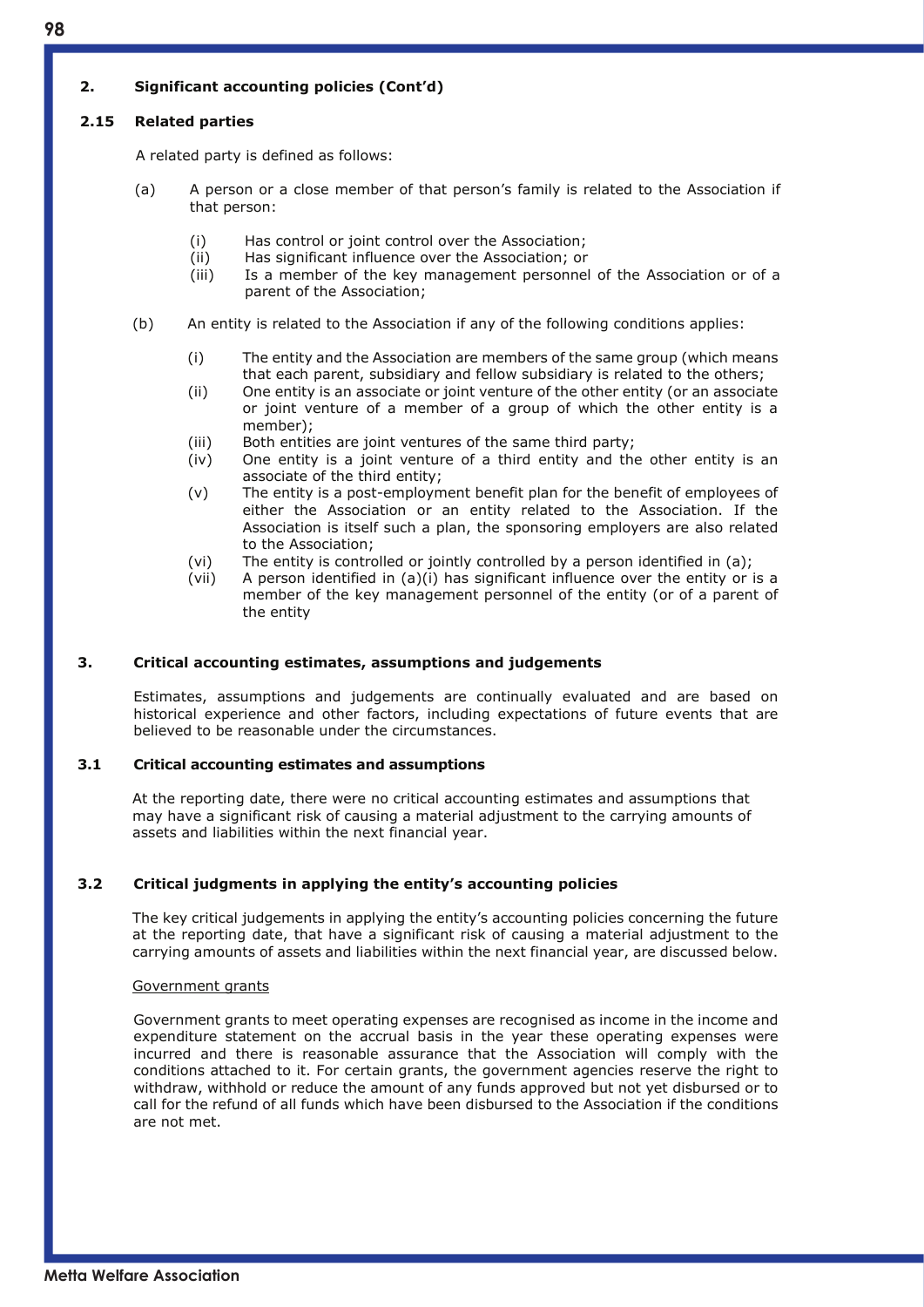| ¢<br>ı |  |
|--------|--|
| ı      |  |
| ٠      |  |

 $\vec{r}$ 

|                                                             |                        |                           |                        | Unrestricted funds                      |                                    |                                  |                          |                                       |                                     |                                 |                          |                                           |
|-------------------------------------------------------------|------------------------|---------------------------|------------------------|-----------------------------------------|------------------------------------|----------------------------------|--------------------------|---------------------------------------|-------------------------------------|---------------------------------|--------------------------|-------------------------------------------|
|                                                             |                        |                           |                        |                                         |                                    | Designated funds                 |                          |                                       |                                     |                                 | Restricted funds         |                                           |
| Note<br>2020                                                | General<br>fund<br>S\$ | Investment<br>fund<br>S\$ | Sinking<br>fund<br>S\$ | welfare fund<br>student<br>Alumni<br>SŞ | Children<br>welfare<br>fund<br>S\$ | welfare<br>Client<br>fund<br>S\$ | Equipment<br>fund<br>S\$ | Apprentice<br>Training<br>fund<br>S\$ | Medical care<br>welfare fund<br>S\$ | trust fund<br>Education<br>S\$  | Programme<br>fund<br>S\$ | Total<br>funds<br>S\$                     |
| Voluntary income                                            |                        |                           |                        |                                         |                                    |                                  |                          |                                       |                                     |                                 |                          |                                           |
| Donations - Non-tax exempt<br>Donations - Tax exempt        | 706,745<br>270,783     | $\circ$ $\circ$           | 000                    | 00                                      |                                    | 000                              | $\circ$                  | 00                                    | 00                                  | 00                              | 133,792<br>131,468       | 840,537<br>402,251                        |
| Donations - Designated<br>Grants - Government               | 107,723                |                           |                        | 48,592                                  |                                    |                                  | $\circ$                  | 70,000                                | 248                                 | $\circ$                         | 89,770                   | 318,525                                   |
| - AIC grants                                                | $\circ$                |                           |                        |                                         |                                    |                                  |                          |                                       |                                     |                                 | 38,203                   | 38,203                                    |
| - IRAS grants                                               | 34,985<br>25,865       |                           |                        |                                         |                                    |                                  |                          |                                       |                                     |                                 | 54,146                   | 89,131                                    |
| - MOM grants                                                |                        |                           |                        |                                         |                                    |                                  |                          |                                       |                                     | oooooooooooo                    | 33,328                   | 59,193                                    |
| - MOE grants                                                | 784,434                |                           |                        |                                         |                                    |                                  |                          |                                       |                                     |                                 | 326,616                  | 1,111,050                                 |
| - MOH grants<br>- MSF grants                                | $\circ$                |                           |                        |                                         |                                    |                                  |                          |                                       |                                     |                                 | 1,619,607<br>5,193,316   | 1,619,607<br>5,193,316                    |
| ს<br>ს                                                      | $\circ$                |                           |                        |                                         |                                    |                                  |                          |                                       |                                     |                                 |                          |                                           |
| IMDA                                                        | $\circ$                |                           |                        |                                         |                                    |                                  |                          |                                       |                                     |                                 | 5,300<br>13,920          | 5,300<br>13,920                           |
| President's Challenge                                       | $\circ$                |                           |                        |                                         |                                    |                                  |                          |                                       |                                     |                                 | $\circ$                  |                                           |
| Care and Share                                              | 232,556<br>31,965      |                           |                        |                                         |                                    |                                  |                          |                                       |                                     |                                 | $\circ$                  | 232,556                                   |
| NCSS grants                                                 |                        |                           |                        |                                         |                                    |                                  |                          |                                       |                                     |                                 | 180                      | 32,145                                    |
| VWOT Transport subsidy                                      | $\circ$                |                           |                        |                                         |                                    |                                  |                          |                                       |                                     |                                 | 83,077                   |                                           |
| Grants - Non - Government                                   | 85,000                 |                           |                        |                                         |                                    |                                  |                          |                                       |                                     |                                 | 17,584                   |                                           |
| $\mathbf{1}$<br>Community Silver Trust<br>Tote Board grants | $\circ$<br>$\circ$     | 00000000000000            | 00000000000000         |                                         | oooooooooooooo                     |                                  | oooooooooooooo           | oooooooooooooo                        | oooooooooooooo                      | $\circ$                         | 1,157,328                | 83,077<br>102,584<br>1,157,328<br>299,486 |
|                                                             | 2,280,056              | $\circ$                   | $\circ$                | 48,592                                  | 2,192                              | $\circ$                          | $\circ$                  | 000<br>70,                            | 248                                 | $\circ$                         | 9,197,121                | 598,209<br>E,                             |
| Activities for generating funds                             |                        |                           |                        |                                         |                                    |                                  |                          |                                       |                                     |                                 |                          |                                           |
| Event and activity                                          | 100                    | $\circ$                   | $\circ$                | $\circ$                                 | $\circ$                            | $\circ$                          | $\circ$                  | $\circ$                               | $\circ$                             | $\circ$                         | $\circ$                  | 100                                       |
| Fund-raising                                                | 981,606                |                           |                        |                                         |                                    |                                  |                          |                                       |                                     |                                 | 29,158                   | 1,010,764                                 |
|                                                             | 981,706                | $\circ$                   | $\circ$                | $\circ$                                 | $\circ$                            | $\circ$                          | $\circ$                  | $\circ$                               | $\circ$                             | $\circ$                         | 29,158                   | 1,010,864                                 |
| Investment income<br>Interest income                        | 176,794                | $\circ$                   |                        |                                         |                                    |                                  |                          |                                       |                                     |                                 |                          |                                           |
| Investment income                                           |                        | 70,092                    | 00                     | 00                                      | $\circ \circ \circ$                | $\circ$                          | 00                       | $\circ$                               | $\circ$ $\circ$                     | 00                              | 38,284<br>15,225         | 215,078<br>85,317                         |
|                                                             | 176,794                | 70.092                    | $\circ$                | 0                                       |                                    | 0                                | 0                        | $\circ$                               |                                     | 0                               | 53,509                   | 300,395                                   |
| Income from charitable activities                           |                        |                           |                        |                                         |                                    |                                  |                          |                                       |                                     |                                 |                          |                                           |
| Fees received                                               | 2,460                  |                           |                        |                                         |                                    |                                  |                          |                                       |                                     |                                 | 587,300                  | 589,760                                   |
| Membership fee<br>Sales of goods                            | 672<br>796,815         |                           |                        |                                         |                                    |                                  |                          |                                       |                                     |                                 | $\circ$                  |                                           |
| Transport service fee                                       | $\circ$                |                           |                        |                                         |                                    |                                  |                          |                                       |                                     |                                 |                          |                                           |
| Others                                                      | 75,271                 | 00000                     | 00000                  | 00000                                   | 00000                              | 00000                            | 00000                    | 00000                                 | 00000                               | $\circ \circ \circ \circ \circ$ | 75,569<br>13,634         | 672<br>796,815<br>75,569<br>88,905        |
|                                                             | 875,218                | 0                         | $\circ$                | $\circ$                                 | $\circ$                            | $\circ$                          | $\circ$                  | $\circ$                               | $\circ$                             | $\circ$                         | 676,503                  | 1,551,721                                 |
| Management fee income<br>Other income                       | 83,117                 |                           |                        |                                         |                                    |                                  |                          |                                       |                                     |                                 | 0                        | 83,117                                    |
| Sundry                                                      | 3,064                  | $\circ$                   | $\circ$                | 00                                      | $\circ$                            | $\circ$                          | $\circ$                  | 00                                    | $\circ$                             | 00                              | 3,682                    | 6,746                                     |
|                                                             | 86,181                 | $\circ$                   | $\circ$                | $\circ$                                 | $\circ$                            | $\circ$                          | $\circ$                  | $\circ$                               | $\circ$                             | $\circ$                         | 3,682                    | 89,863                                    |
|                                                             |                        |                           |                        |                                         |                                    |                                  |                          |                                       |                                     |                                 |                          |                                           |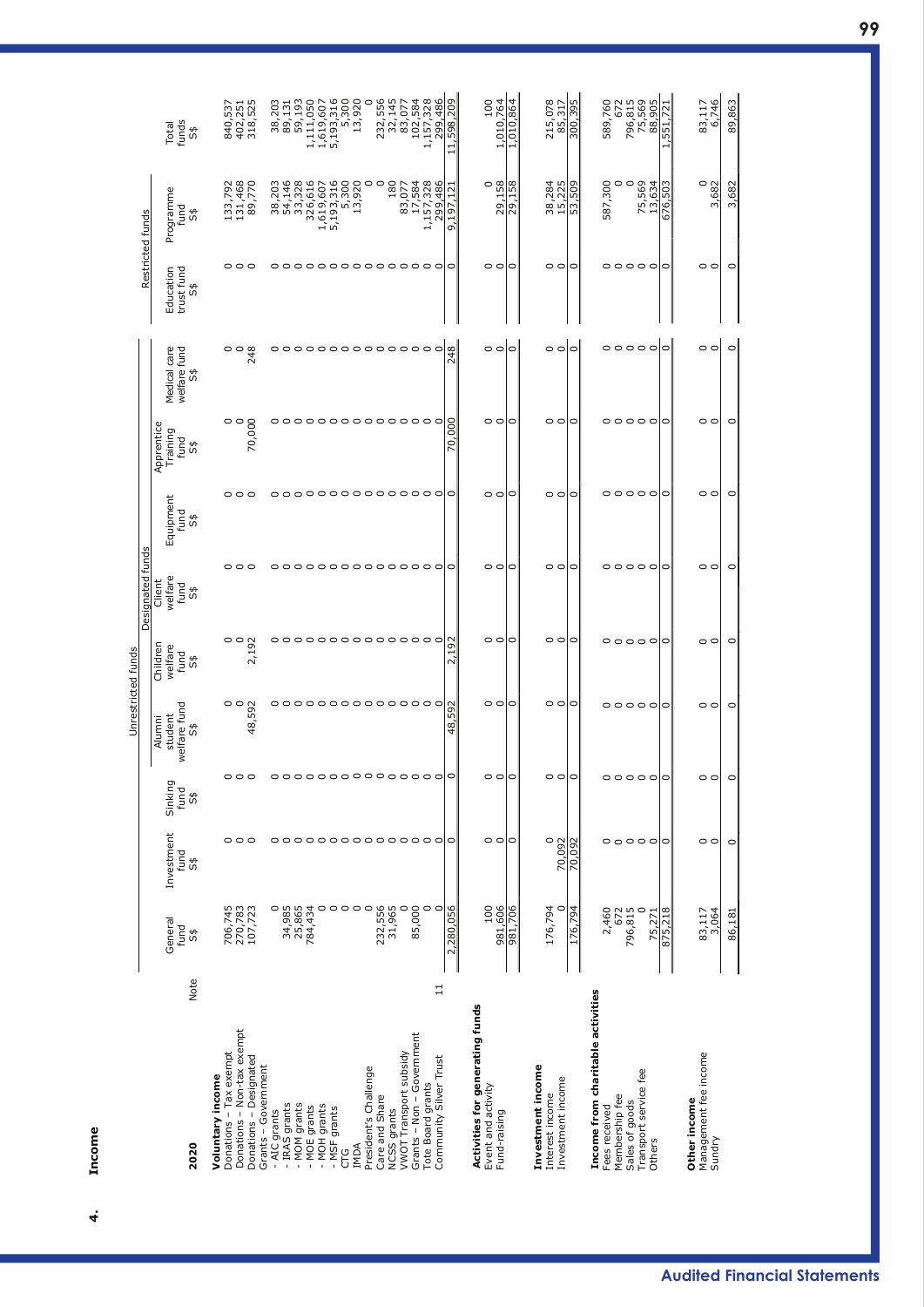|                                               |                     |                     |                 |                                   |                             | Designated funds                      |                   |                         |                              |                                | Restricted funds                       |                                                      |
|-----------------------------------------------|---------------------|---------------------|-----------------|-----------------------------------|-----------------------------|---------------------------------------|-------------------|-------------------------|------------------------------|--------------------------------|----------------------------------------|------------------------------------------------------|
|                                               | General<br>fund     | Investment<br>fund  | Sinking<br>fund | welfare fund<br>student<br>Alumni | Children<br>welfare<br>fund | welfare<br>Client<br>fund<br>S\$      | Equipment<br>fund | Medicine<br>fund<br>S\$ | Medical care<br>welfare fund | Education<br>trust fund<br>S\$ | Programme<br>fund                      | funds<br>$54$<br>Total                               |
| Note<br>2019                                  | S\$                 | S\$                 | S\$             | S\$                               | S\$                         |                                       | S\$               |                         | S\$                          |                                | $5\overline{5}$                        |                                                      |
| Donations - Tax exempt<br>Voluntary income    | 531,793             |                     |                 |                                   |                             |                                       |                   |                         |                              |                                |                                        |                                                      |
| Donations - Non-tax exempt                    | 304,864             | $\circ \circ \circ$ |                 | 00                                | 000                         | ∞<br>∞                                | 000               | $\circ \circ \circ$     | $\circ$ $\circ$              | 000                            |                                        | 719,073<br>442,271                                   |
| Donations - Designated<br>Grants - Government | 67,657              |                     |                 | 31,264                            |                             |                                       |                   |                         | 621                          |                                | 186,472<br>137,407<br>37,414           | 136,956                                              |
| - AIC grants                                  | $\circ$             |                     |                 |                                   |                             |                                       |                   |                         |                              |                                |                                        |                                                      |
| - IRAS grants                                 |                     | $\circ$             |                 |                                   |                             |                                       |                   |                         |                              |                                | 90,723<br>44,593                       |                                                      |
| - MOM grants                                  | 32,845<br>23,166    |                     |                 |                                   |                             |                                       |                   |                         |                              |                                | 30,709                                 | 90,723<br>77,438<br>53,875<br>1,616,627<br>1,616,627 |
| - MOE grants                                  | 784,434             |                     |                 |                                   |                             |                                       |                   |                         |                              |                                | 0                                      |                                                      |
| - MOH grants                                  | 0                   |                     |                 |                                   |                             |                                       |                   |                         |                              |                                | 1,616,627                              |                                                      |
| - MSF grants                                  | $\circ$             |                     |                 |                                   |                             |                                       |                   |                         |                              |                                | 4,007,802                              | 4,007,802<br>100,000                                 |
| President's Challenge                         | 100,000             |                     |                 |                                   |                             |                                       |                   |                         |                              |                                | $\circ$                                |                                                      |
| NCSS grants                                   | 0                   |                     |                 |                                   |                             |                                       |                   |                         |                              |                                | 180                                    |                                                      |
| VWOT Transport subsidy                        | $\circ$             |                     |                 |                                   |                             |                                       |                   |                         |                              |                                |                                        | 83,491<br>147,500<br>1,153,330                       |
| Grants - Non - Government                     | 129,760             |                     |                 |                                   |                             |                                       |                   |                         |                              |                                |                                        |                                                      |
| Tote Board grants                             | $\circ$             | 0000000000          |                 | 00000000000                       | 000000000000                | °°°°°°°°°°°°°                         | 000000000000      | 000000000000            | 00000000000                  | 000000000000                   | 83,491<br>17,740<br>153,330<br>179,774 |                                                      |
| $\overline{1}$<br>Community Silver Trust      | $\circ$             |                     |                 |                                   |                             |                                       |                   |                         |                              |                                |                                        | 179,774                                              |
|                                               | 1,974,519           | $\circ$             |                 | 3<br>$\overline{31}$              | $\circ$                     | 80<br>$\infty$                        | $\circ$           | $\circ$                 | 621                          | $\circ$                        | 586,262                                | 593,474<br>െ                                         |
| Activities for generating funds               |                     |                     |                 |                                   |                             |                                       |                   |                         |                              |                                | 0                                      | 128,670                                              |
| Event and activity<br>Fund-raising            | 128,670<br>982,721  | $\circ$             |                 | $\circ$                           | $\circ$ $\circ$ $\circ$     | 00                                    | $\circ$           | 00                      | 00                           | 00                             | 89,321                                 | .072,042                                             |
|                                               | 1,111,391           | $\circ$             |                 | $\circ$                           |                             | $\circ$                               | $\circ$           | $\circ$                 | $\circ$                      | $\circ$                        | 89,321                                 | 1,200,712                                            |
|                                               |                     |                     |                 |                                   |                             |                                       |                   |                         |                              |                                |                                        |                                                      |
| Investment income<br>Interest income          | 147,737             | $\circ$             |                 | 00                                |                             | 00                                    | $\circ$           | 00                      |                              | 00                             | 21,731<br>8,833                        | 169,468<br>79,708                                    |
| Investment income                             |                     | 70,875              |                 |                                   | $\circ$ $\circ$ $\circ$     |                                       |                   |                         | $\circ$ $\circ$              |                                |                                        |                                                      |
|                                               | 147,737             | 70,875              |                 | $\circ$                           |                             | $\circ$                               | $\circ$           | $\circ$                 |                              | $\circ$                        | 30,564                                 | 249,176                                              |
| Income from charitable activities             |                     |                     |                 |                                   |                             |                                       |                   |                         |                              |                                |                                        |                                                      |
| Fees received                                 | 420                 |                     |                 |                                   |                             |                                       |                   |                         |                              |                                | 785,375                                | 785,795                                              |
| Membership fee                                |                     |                     |                 |                                   |                             |                                       |                   |                         |                              |                                | $\circ$                                |                                                      |
| Sales of goods                                | 636<br>Sayosz<br>30 | 。。。。                |                 |                                   |                             |                                       | 00000             | 00000                   |                              | 00000                          |                                        | 636<br>750,662<br>81,074                             |
| Transport service fee<br>Others               | 61,909              |                     |                 |                                   |                             |                                       |                   |                         |                              |                                | 81,044<br>14,934                       | 76,843                                               |
|                                               | 813,657             | $\circ$             |                 | 000000                            | 000000                      | $\circ \circ \circ \circ \circ \circ$ | O                 | $\circ$                 | 000000                       | $\circ$                        | 881,353                                | 695,010                                              |
|                                               |                     |                     |                 |                                   |                             |                                       |                   |                         |                              |                                |                                        |                                                      |
| Management fee income *<br>Other income       | 973,999             |                     | 0               |                                   |                             |                                       |                   |                         |                              |                                |                                        |                                                      |
| Sundry                                        | 1,581               | $\circ$             |                 | $\circ$                           | $\circ$                     | $\circ$                               | $\circ$           | $\circ$                 | $\circ$                      | $\circ$                        | 5,894                                  | 973,999<br>7,475                                     |
|                                               | 975,580             | $\circ$             |                 | $\circ$                           | $\circ$                     | $\circ$                               | $\circ$           | $\circ$                 | $\circ$                      | $\circ$                        | 5,894                                  | 981,                                                 |

\* During the financial year, Ministry of Education and National Council of Social Services consented a back charge of \$895,383 management fee to Metta School for the period January<br>2005 to March 2019. \* During the financial year, Ministry of Education and National Council of Social Services consented a back charge of \$895,383 management fee to Metta School for the period January \* During the financial year, Ministry of Education and National Council of Social Services consented a back charge of \$895,383 management fee to Metta School for the period January \* During the financial year, Ministry of Education and National Council of Social Services consented a back charge of \$895,383 management fee to Metta School for the period January \* During the financial year, Ministry of Education and National Council of Social Services consented a back charge of \$895,383 management fee to Metta School for the period January \* During the financial year, Ministry of Education and National Council of Social Services consented a back charge of \$895,383 management fee to Metta School for the period January 2005 to March 2019. 2005 to March 2019. 2005 to March 2019. 2005 to March 2019. 2005 to March 2019.

Financial Year Ended 31 March 2020

4. Income (Cont'd)

 $\ddot{ }$ 

Income (Cont'd)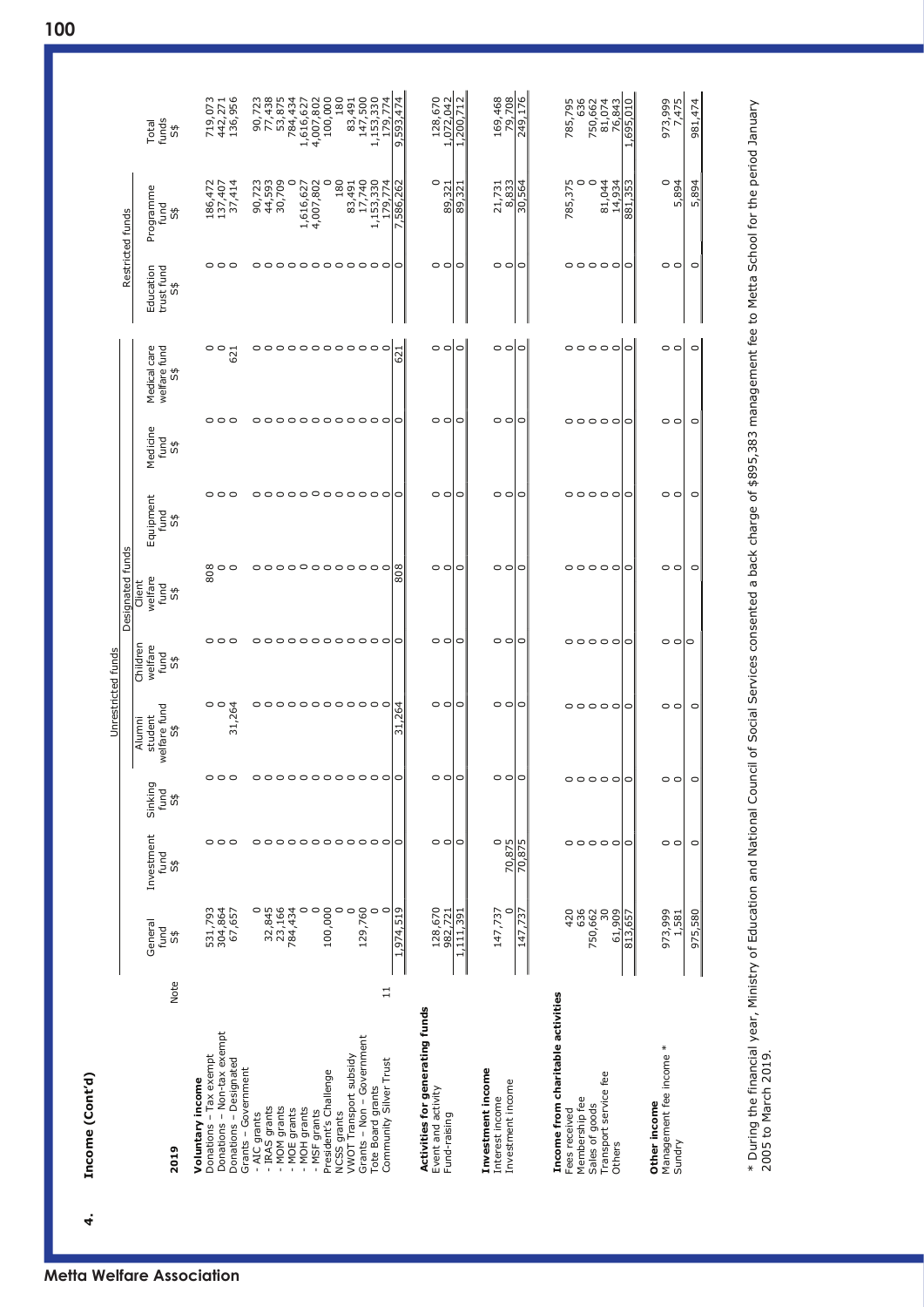| Ĺ |
|---|

<u>ທ່</u>

|                    | Total<br>funds<br>S\$                    | 476,063<br>153,055<br>874<br>4,636<br>20,686<br>138,351<br>158,461                                                                                                                                                             | 228,945<br>5,143<br>836,977                                                                               | 408<br>71,466<br>126,317<br>75,851<br>290,180<br>114,438<br>173,246<br>11,126<br>44,142<br>2,371<br>4,317                                                                                                                                                    | 62,899<br>187,285<br>10,118,009<br>48,555<br>46.320<br>1,385,602<br>6,357,684<br>44,737                                                                                                                    |
|--------------------|------------------------------------------|--------------------------------------------------------------------------------------------------------------------------------------------------------------------------------------------------------------------------------|-----------------------------------------------------------------------------------------------------------|--------------------------------------------------------------------------------------------------------------------------------------------------------------------------------------------------------------------------------------------------------------|------------------------------------------------------------------------------------------------------------------------------------------------------------------------------------------------------------|
| Restricted funds   | Programme<br>fund<br>SŞ                  | 102,056<br>4,849<br>480<br>9,833<br>117,218<br>0                                                                                                                                                                               | $\circ$<br>540,305                                                                                        | 2,368<br>36,588<br>408<br>173,050<br>11,126<br>3,300<br>125,564<br>75,851<br>290,180<br>9,522<br>30,375                                                                                                                                                      | 364,914<br>29,918<br>21,253<br>4,587,623<br>32,058<br>95,747<br>13,291<br>6,443,441                                                                                                                        |
|                    | Education<br>trust fund<br>S\$           | 26,500<br>0000<br>$\circ$<br>26,500                                                                                                                                                                                            | 00                                                                                                        | oooooooooooo                                                                                                                                                                                                                                                 | $\circ$<br>0000<br>$\circ \circ \circ$                                                                                                                                                                     |
|                    | Medical care<br>welfare fund<br>S\$      | 。。。。。。<br>o                                                                                                                                                                                                                    | 00                                                                                                        | o o o o o o o o o o o                                                                                                                                                                                                                                        | 0000<br>$\circ \circ \circ$<br>$\circ$                                                                                                                                                                     |
|                    | Apprentice<br>Training<br>Fund<br>S\$    | 0000000<br>$\circ$                                                                                                                                                                                                             | 00                                                                                                        | °°°°°°°°°°°                                                                                                                                                                                                                                                  | 0000<br>$\circ \circ \circ$<br>$\circ$                                                                                                                                                                     |
|                    | Medicine<br>fund<br>SŞ                   | 0000000<br>$\circ$                                                                                                                                                                                                             | 00                                                                                                        | 000000000000                                                                                                                                                                                                                                                 | $\circ \circ \circ$<br>000<br>$\circ$                                                                                                                                                                      |
|                    | Equipment<br>fund<br>S\$                 | 。。。。。。<br>$\circ$                                                                                                                                                                                                              | 00                                                                                                        | o o o o o o o o o o o                                                                                                                                                                                                                                        | 0000<br>$\circ \circ \circ$<br>$\circ$                                                                                                                                                                     |
| Designated funds   | welfare<br>Client<br>fund<br>S\$         | 。。。。。。。<br>$\circ$                                                                                                                                                                                                             | 00                                                                                                        | oooooooooooo                                                                                                                                                                                                                                                 | 0000<br>$\circ \circ \circ$<br>$\circ$                                                                                                                                                                     |
|                    | Children<br>welfare<br>fund<br>S\$       | 0000000<br>$\circ$                                                                                                                                                                                                             | $\circ$                                                                                                   | o o o o o o o o o o o                                                                                                                                                                                                                                        | 0000<br>$\circ \circ \circ$<br>$\circ$                                                                                                                                                                     |
| Unrestricted funds | welfare fund<br>student<br>Alumni<br>S\$ | 54,786                                                                                                                                                                                                                         | 00                                                                                                        | o o o o o o o o o o o                                                                                                                                                                                                                                        | 0000<br>$\circ \circ \circ$<br>$\circ$                                                                                                                                                                     |
|                    | Sinking<br>fund<br>S\$                   | 。。。。。。。<br>c                                                                                                                                                                                                                   | $\circ$                                                                                                   | ooooooooooo                                                                                                                                                                                                                                                  | $\circ$<br>0000<br>$\circ \circ \circ$                                                                                                                                                                     |
|                    | Investment<br>fund<br>S\$                | $\begin{array}{c} \circ \circ \circ \circ \circ \circ \circ \end{array}$<br>c                                                                                                                                                  | $\circ$<br>っ                                                                                              | 000000000<br>$\circ$                                                                                                                                                                                                                                         | $\circ$<br>$\circ$<br>$\circ$<br>000<br>$\circ$                                                                                                                                                            |
|                    | General<br>fund<br>S\$                   | 4,636<br>20,206<br>50,999<br>51,997<br>874<br>148,628<br>277,340                                                                                                                                                               | 228,945<br>296,672<br>1,843                                                                               | 196<br>7,554<br>4,317<br>753<br>84,063<br>61,944                                                                                                                                                                                                             | 1,020,688<br>91,538<br>33,029<br>3,674,568<br>23,484<br>16,497<br>1,770,061<br>32,981                                                                                                                      |
|                    | Note                                     | $\infty$                                                                                                                                                                                                                       | Ō                                                                                                         |                                                                                                                                                                                                                                                              | $12^{12}$                                                                                                                                                                                                  |
|                    | 2020                                     | Corporate social responsibility<br>investment interest expense<br>Amortisation of investments<br>Cost of generating funds<br>Event and activity expense<br>Fund-raising expenditure<br>Designated expenses<br>Donation expense | Cost of charitable activities<br>Direct activity expenses<br>Cost of sales<br>Depreciation<br>- Insurance | - Training and teaching materials<br>Medical and physical aids<br>Meals and refreshments<br>- Medical professional fee<br>- Outings and activities<br>Fixed assets expensed<br>Other expenses<br>Transportation<br>Public education<br>- Uniform<br>Utensils | Jpkeep, repairs and maintenance<br>- Building and landscaping<br>Balance carried forward<br>- Land and building<br>- Aircon and lift<br>Untilised leave<br>Equipment<br>Equipment<br>Staff costs<br>Rental |

**101**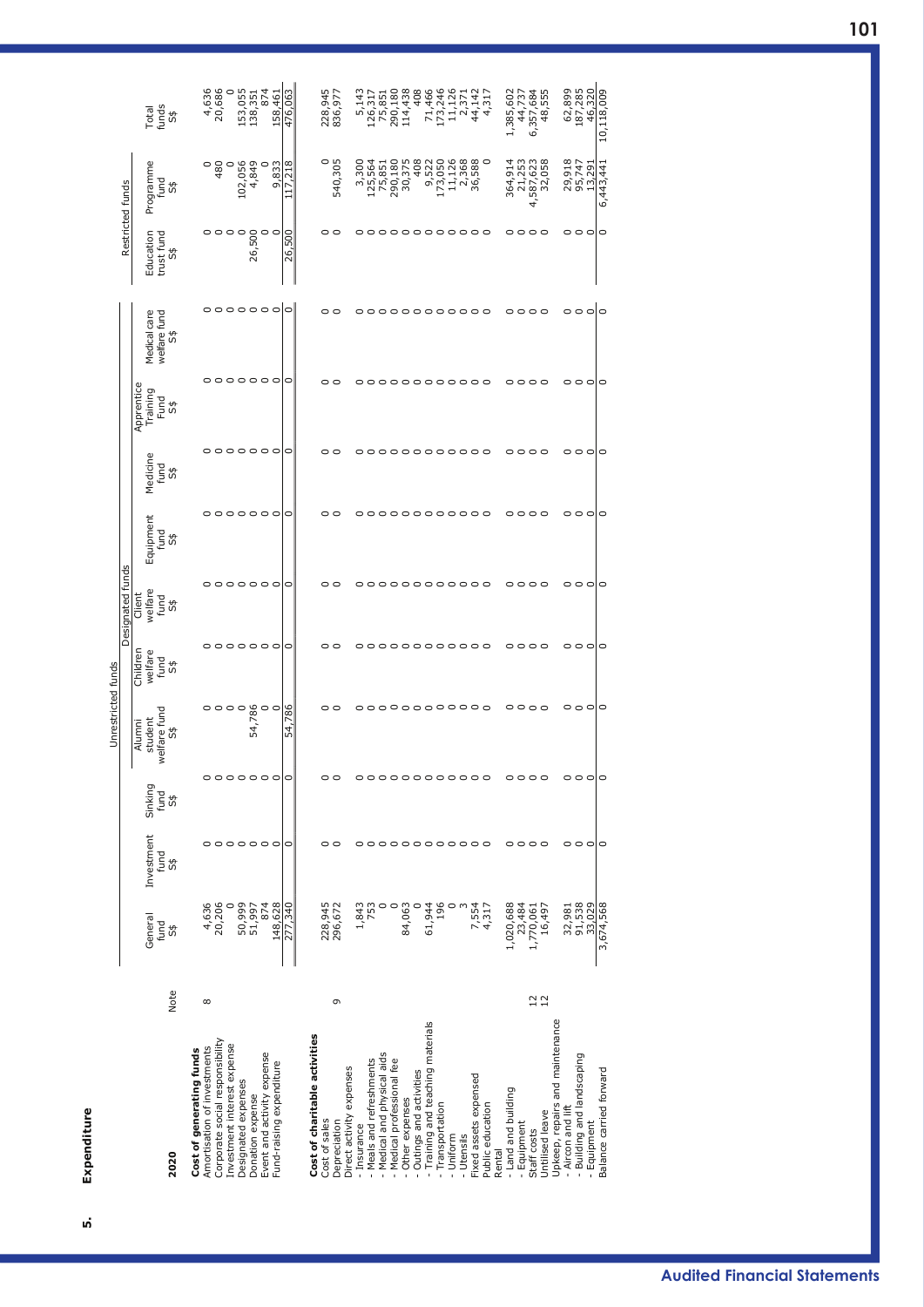|                    |                  | Total<br>funds<br>S\$             |                     |                                        | 10,118,009              |           | 89,748<br>13,772<br>69,563      |                  | 310,384                    |                    |                            |                        | 7,554<br>105,527<br>9,250<br>34,862 | 58,462              | 10,817.13 |                                           |            | 41,734<br>3,960              |                            | 1,612<br>64,779<br>32,742<br>6,194 |                      |                           | 1,601,943       | 1,752,964 |
|--------------------|------------------|-----------------------------------|---------------------|----------------------------------------|-------------------------|-----------|---------------------------------|------------------|----------------------------|--------------------|----------------------------|------------------------|-------------------------------------|---------------------|-----------|-------------------------------------------|------------|------------------------------|----------------------------|------------------------------------|----------------------|---------------------------|-----------------|-----------|
|                    | Restricted funds | Programme<br>fund<br>S\$          |                     |                                        | 6,443,441               |           |                                 |                  | 7,845<br>51,958<br>176,656 |                    |                            | 3,917<br>34,548<br>210 | 18,347                              | 30,374              | 6,767,296 |                                           |            | 7,120<br>1,128               | 412                        |                                    |                      | 22,411<br>32,742<br>5,658 | C               | 46,729    |
|                    |                  | Education<br>trust fund           | S\$                 |                                        |                         |           | $\circ \circ \circ \circ \circ$ |                  |                            |                    |                            |                        | 0000                                |                     | $\circ$   |                                           |            | $\circ$                      |                            |                                    |                      |                           | 00000           | $\circ$   |
|                    |                  | Medical care                      | welfare fund<br>S\$ |                                        |                         |           | $\circ \circ \circ$             |                  | $\circ$                    |                    |                            |                        | $\circ \circ \circ$                 |                     | 0         |                                           |            |                              |                            |                                    | $\circ$              | $\circ$                   |                 | 0         |
|                    |                  | Apprentice<br>Training<br>Fund    | S\$                 |                                        |                         |           | 00000                           |                  |                            |                    |                            |                        | 00000                               |                     | $\circ$   |                                           | 00         |                              |                            |                                    |                      |                           | 。。。。            | $\circ$   |
|                    |                  | Medicine<br>fund<br>S\$           |                     |                                        |                         |           | 0000                            |                  |                            | 0                  | $\circ$                    |                        | $\circ \circ \circ$                 |                     | $\circ$   |                                           |            | $\circ$                      |                            | 00000                              |                      |                           |                 | $\circ$   |
|                    |                  | Equipment                         | $\frac{1}{2}$ 35    |                                        |                         |           | 00000                           |                  |                            |                    |                            |                        | 00000                               |                     | $\circ$   |                                           | ○          | $\circ$                      |                            |                                    |                      |                           | 。。。。            | $\circ$   |
|                    | Designated funds | Client<br>welfare                 | fund<br>S\$         |                                        |                         |           | $\circ \circ \circ \circ$       |                  |                            | 0                  |                            |                        | 0000                                |                     | $\circ$   |                                           |            | $\circ$                      |                            | 00000                              |                      |                           |                 | $\circ$   |
|                    |                  | Children<br>welfare               | fund<br>S\$         |                                        |                         |           | 0000                            |                  |                            | 0                  |                            |                        | 0000                                |                     | $\circ$   |                                           | っ          | $\circ$                      |                            |                                    |                      |                           | 。。。。            | $\circ$   |
| Unrestricted funds |                  | welfare func<br>student<br>Alumni | \$Ş                 |                                        |                         |           | 00000                           |                  |                            |                    |                            |                        | 。。。。                                |                     | $\circ$   |                                           |            | $\circ$                      |                            | 。。。。                               |                      |                           |                 | $\circ$   |
|                    |                  | Sinking                           | $\frac{1}{5}$ \$    |                                        | 0                       |           | $\circ \circ \circ$             |                  | $\circ$                    | 0                  | $\circ$                    | $\circ$                | $\circ$                             | $\circ$             |           |                                           | $\circ$    | $\circ$                      | 0                          |                                    | $\circ$              | $\circ$                   | $\circ$         | $\circ$   |
|                    |                  | Investment                        | եր<br>5\$           |                                        |                         |           |                                 |                  | C                          |                    |                            | $\circ$                | $\circ$                             | C                   |           |                                           |            |                              |                            |                                    | $\circ$              | $\circ$                   | c               |           |
|                    |                  | General<br>fund                   | S\$                 |                                        | 3,674,568               |           | 89,748<br>5,927                 | 17,605           | 133,728                    | 3,637              | 70,979                     | 9,040                  | 16,515                              | 28,088              | 4,049,835 |                                           |            | 24,614<br>2,832              |                            | 1,200<br>42,368                    | 32,742               | 536                       | 1,601,943       | 1,706,235 |
|                    |                  |                                   | Note                |                                        |                         |           |                                 |                  |                            |                    |                            |                        |                                     |                     |           |                                           |            |                              |                            |                                    |                      |                           | $\overline{12}$ |           |
|                    |                  |                                   | 2020 (Cont'd)       | Cost of charitable activities (Cont'd) | Balance brought forward | - General | - Kitchen and laundry equipment | - Motor vehicles | Utilities<br><b>Others</b> | - General expenses | - License and subscription | Meeting expenses       | - Printing, stationery and postage  | - Telecommunication |           | Governance and other administrative costs | Audit fees | Bank charges<br>Consultation | Newspapers and periodicals | Other professional fees            | Outsource IT service | Recruitment               | Staff costs     |           |

**<sup>102</sup>**

Financial Year Ended 31 March 2020

5. Expenditure (Cont'd)

 $\dot{a}$ 

Expenditure (Cont'd)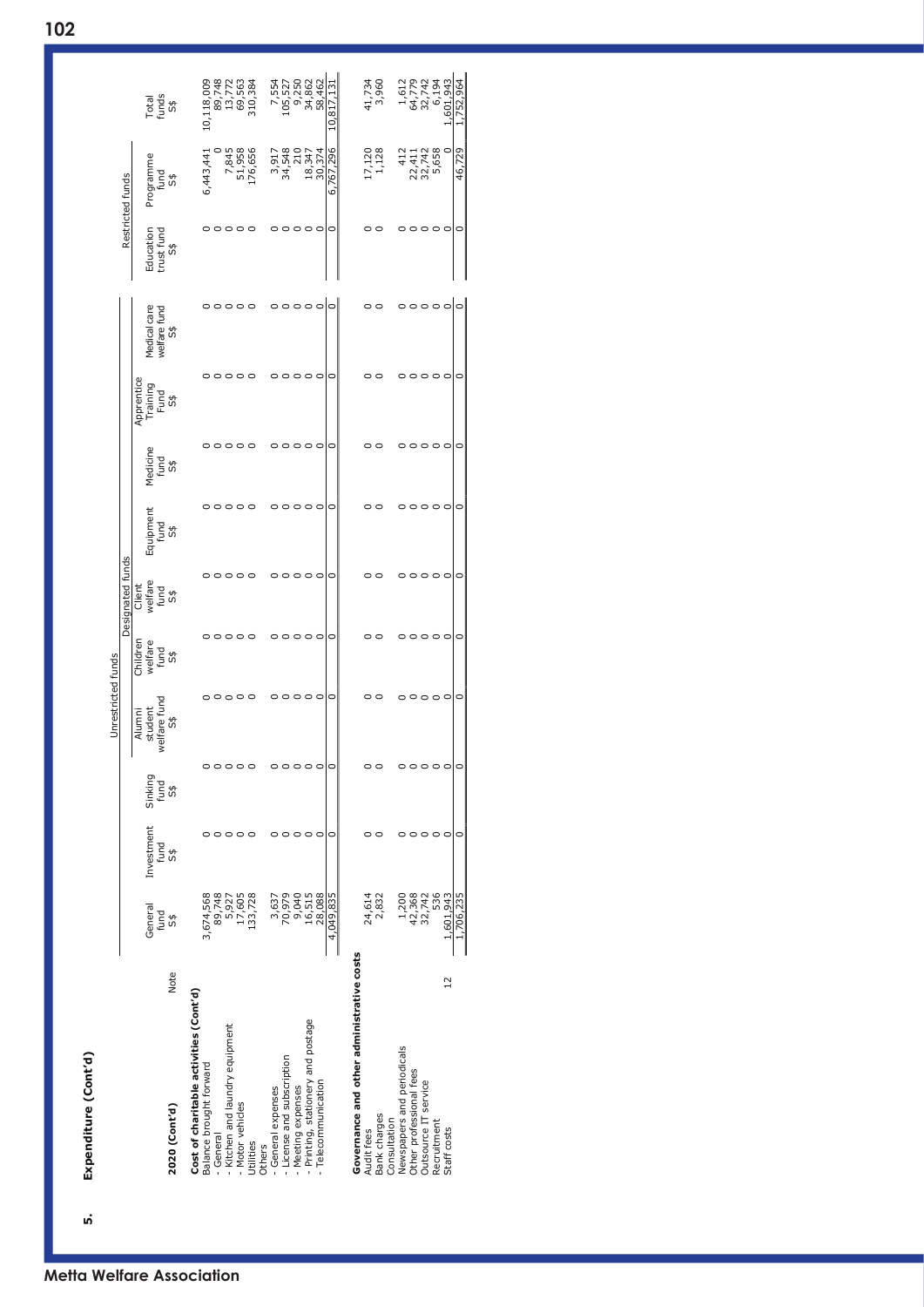| í |  |
|---|--|
|   |  |
| ų |  |

|                                                                |           |                               |                    |                     | Unrestricted funds                |                             |                           |                     |                       |                              |                         |                                            |                                               |
|----------------------------------------------------------------|-----------|-------------------------------|--------------------|---------------------|-----------------------------------|-----------------------------|---------------------------|---------------------|-----------------------|------------------------------|-------------------------|--------------------------------------------|-----------------------------------------------|
|                                                                |           |                               |                    |                     |                                   |                             | Designated funds          |                     |                       |                              |                         | Restricted funds                           |                                               |
|                                                                |           | General<br>fund               | Investment<br>fund | Sinking<br>fund     | welfare fund<br>student<br>Alumni | Children<br>welfare<br>fund | welfare<br>Client<br>fund | Equipment<br>fund   | Medicine<br>fund      | Medical care<br>welfare fund | Education<br>trust fund | Programme<br>fund                          | Total<br>funds<br>S\$                         |
| 2019                                                           | Note      | S\$                           | S\$                | S\$                 | S\$                               | SŞ                          | SŞ                        | S\$                 | S\$                   | \$S                          | S\$                     | \$\$                                       |                                               |
| Cost of generating funds                                       |           |                               |                    |                     |                                   |                             |                           |                     |                       |                              |                         |                                            |                                               |
| Amortisation of investments                                    | $\infty$  | 0                             | 4,176              |                     |                                   |                             |                           |                     |                       |                              |                         |                                            | 4,176                                         |
| Corporate social responsibility<br>Investment interest expense |           | 468<br>$\circ$                | 1,332              |                     | 000                               |                             | 000                       |                     |                       | 000                          | 000                     | 500<br>4                                   | 512                                           |
| Designated expenses                                            |           | 56,536                        |                    |                     | 70,349                            |                             | 396)                      |                     |                       | 2,619                        | 000<br>40.              |                                            | 1,832<br>202,824<br>27,298<br>35,881          |
| Donation expense                                               |           | 23,919                        |                    |                     | $\circ$                           |                             |                           |                     |                       |                              |                         | 33,716<br>3,379                            |                                               |
| Event and activity expense<br>Fund-raising expenditure         |           | 181,753<br>35,881             |                    | 0000000             | $\circ$                           | 。。。。。。                      | $\circ \circ \circ$       | 。。。。。。              | 。。。。。。                | $\circ \circ \circ$          | $\circ \circ \circ$     | 12,810                                     | 194,563                                       |
|                                                                |           | 298,557                       | 5,508              | 0                   | 349<br>70,                        | $\circ$                     | 396                       | 0                   | 0                     | G<br>2,61                    | 000<br>40,              | 50,449                                     | 467,086                                       |
| Cost of charitable activities                                  |           |                               |                    |                     |                                   |                             |                           |                     |                       |                              |                         |                                            |                                               |
| Cost of sales                                                  |           | 265,931                       |                    |                     | 00                                | 00                          | 00                        | 00                  |                       | 00                           | 00                      | 0                                          |                                               |
| Depreciation                                                   | Ō         | 293,583                       |                    | 00                  |                                   |                             |                           |                     | 00                    |                              |                         | 626,419                                    | 265,931<br>920,002                            |
| Direct activity expenses<br>- Insurance                        |           |                               |                    |                     |                                   |                             |                           |                     |                       |                              |                         | 294                                        |                                               |
| - Meals and refreshments                                       |           | 268<br>28                     |                    |                     |                                   |                             |                           |                     |                       |                              |                         |                                            |                                               |
| - Medical and physical aids                                    |           |                               |                    |                     |                                   |                             |                           |                     |                       |                              |                         | 80,323<br>78,662<br>273,563<br>20,528      | 562<br>80,351<br>78,562<br>273,563<br>108,831 |
| Medical professional fee                                       |           |                               |                    |                     |                                   |                             |                           |                     |                       |                              |                         |                                            |                                               |
| - Other expenses                                               |           | 88,303                        |                    |                     |                                   |                             |                           |                     |                       |                              |                         |                                            |                                               |
| Outings and activities                                         |           |                               |                    |                     |                                   |                             |                           |                     |                       |                              |                         | 840                                        | 840                                           |
| Training and teaching materials                                |           | 47,766                        |                    |                     |                                   |                             |                           |                     |                       |                              |                         | 7,839                                      | 55,605                                        |
| - Transportation                                               |           | 352                           |                    |                     |                                   |                             |                           |                     |                       |                              |                         | 169,359                                    | 169,71                                        |
| - Uniform                                                      |           |                               |                    |                     |                                   |                             |                           |                     |                       |                              |                         | 8,568                                      | 8,568<br>825                                  |
| - Utensils                                                     |           | 140                           |                    |                     |                                   |                             |                           |                     |                       |                              |                         | 685                                        |                                               |
| Fixed assets expensed                                          |           | 26,451                        |                    | ooooooooooo         | ooooooooooo                       | ooooooooooo                 | o o o o o o o o o o o     | °°°°°°°°°°°°        | o o o o o o o o o o o | oooooooooooo                 | °°°°°°°°°°°°            | 12,568                                     | 39,019                                        |
| Public education                                               |           | 4,419                         |                    |                     |                                   |                             |                           |                     |                       |                              |                         |                                            | 4,419                                         |
| - Land and building<br>Rental                                  |           | .029,100                      |                    |                     |                                   |                             |                           | 0                   |                       |                              |                         |                                            | 1,395,130                                     |
| - Equipment                                                    |           | 29,273                        |                    |                     |                                   |                             |                           |                     |                       |                              |                         |                                            | 51,076                                        |
| Staff costs                                                    |           | 1,554,183                     |                    |                     |                                   |                             |                           |                     |                       |                              |                         |                                            | 5,990,40                                      |
| <b>Jntilised</b> leave                                         | $12^{12}$ | (950)                         |                    | 0000                | 0000                              | 0000                        | 0000                      | $\circ \circ \circ$ | 0000                  | 0000                         | 0000                    | 366,030<br>21,803<br>4,436,218<br>(20,775) | (21, 725)                                     |
| Upkeep, repairs and maintenance                                |           |                               |                    |                     |                                   |                             |                           |                     |                       |                              |                         |                                            |                                               |
| - Aircon and lift                                              |           | 23,236                        |                    |                     |                                   |                             |                           |                     |                       |                              |                         |                                            |                                               |
| - Building and landscaping                                     |           |                               |                    |                     |                                   |                             |                           |                     | 000                   |                              |                         |                                            | 47,494<br>90,886                              |
| - Equipment                                                    |           | 85,221<br>21,581<br>3,468,885 |                    | $\circ \circ \circ$ | 000                               | $\circ \circ \circ$         | $\circ \circ \circ$       | 000                 |                       | 000                          | 000                     | 24,258<br>5,665<br>19,348                  | 40,929                                        |
| Balance carried forward                                        |           |                               |                    | $\circ$             | 0                                 | $\circ$                     | $\circ$                   | $\circ$             | 0                     |                              | 0                       | 6,132,195                                  | 9,601,080                                     |

**Audited Financial Statements**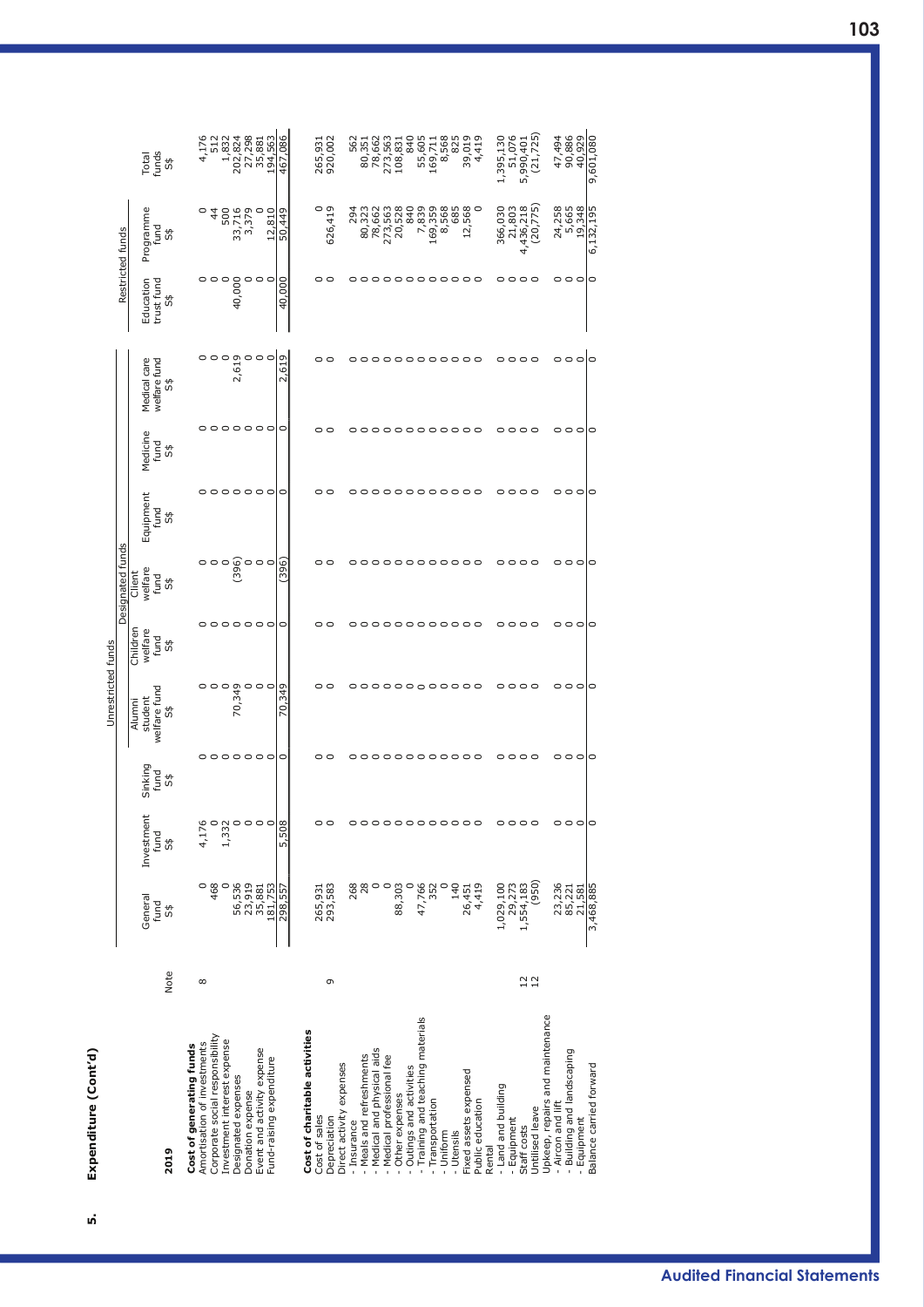Expenditure (Cont'd) 5. Expenditure (Cont'd)

ທ່

**Metta Welfare Association**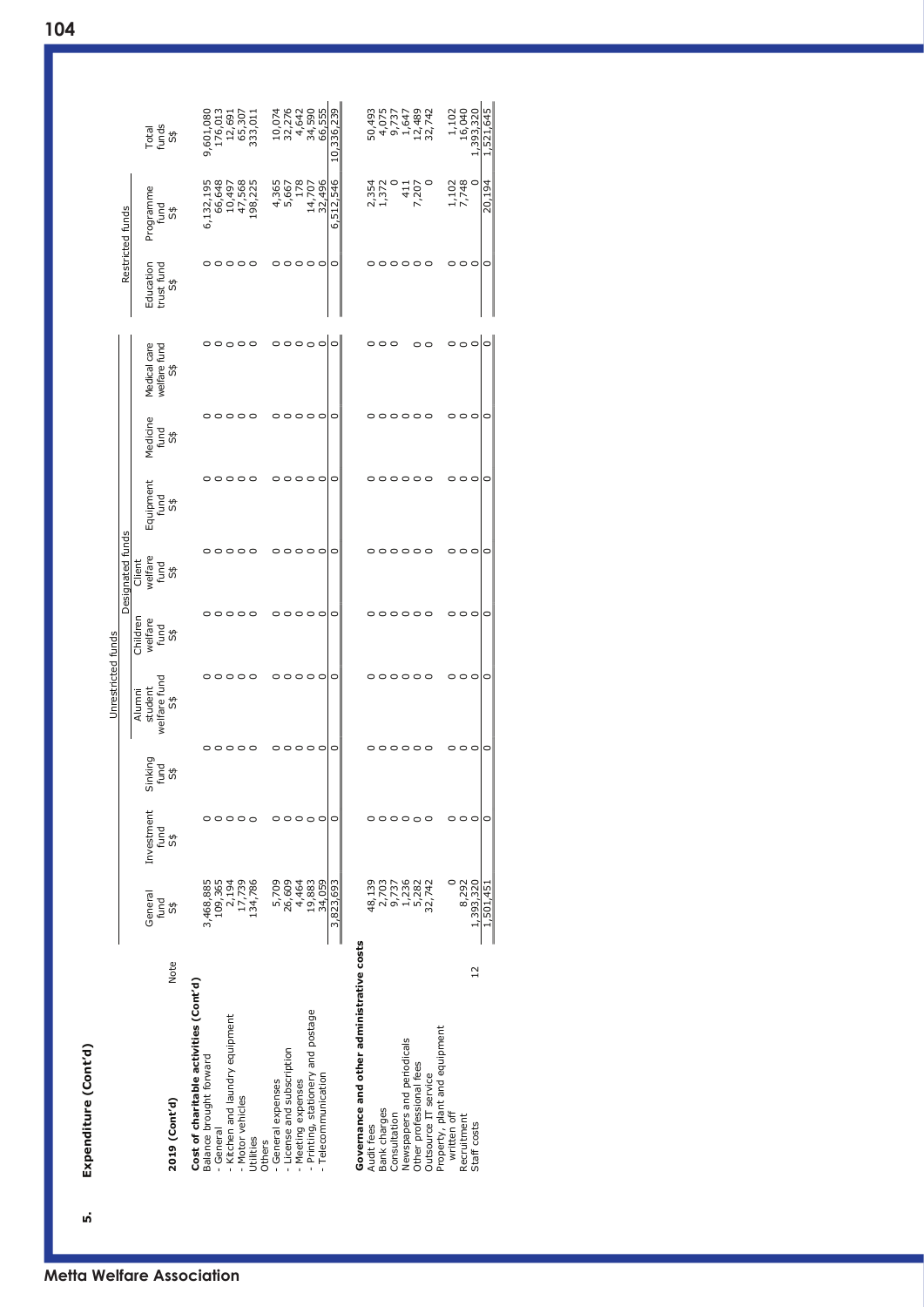# 6. Cash and cash equivalents

|                                                  | 2020       | 2019       |
|--------------------------------------------------|------------|------------|
|                                                  | S\$        | S\$        |
| Cash on hand                                     | 23,300     | 13,300     |
| Cash in banks                                    | 3,734,415  | 4,354,875  |
| Fixed deposits                                   | 13,112,121 | 12,014,537 |
|                                                  | 16,869,836 | 16,382,712 |
| Pledged fixed deposits                           | (375,689)  | (375,689)  |
| Cash and cash equivalents for cash flow purposes | 16,494,147 | 16,077,023 |

Fixed deposits have maturity terms of 1 to 12 months (2019: 1 to 16 months) and interest rates ranging from 0.25% to 2.20% (2019: 0.25% to 1.70%) per annum.

Fixed deposit amounting to S\$325,689 (2019: S\$325,689) is pledged against the Banker's Guarantee in compliance to the tenancy agreement with Singapore Land Authority, which will expire on 8 June 2020 and 29 June 2020.

Fixed deposit amounting to S\$50,000 (2019: S\$50,000) is pledged to existing credit cards with United Overseas Bank.

Long-term fixed deposits, excluding the pledged deposits, are included as cash and cash equivalents as these can be readily converted into cash without incurring significant penalty.

At the reporting date, the tenures of the fixed deposits are as follows:

|    |                                                                                                                                                                                        | 2020<br>$S\$                                                               | 2019<br>$S\$                                                        |
|----|----------------------------------------------------------------------------------------------------------------------------------------------------------------------------------------|----------------------------------------------------------------------------|---------------------------------------------------------------------|
|    | Less than 1 month<br>1 month to 1 year<br>More than 1 year                                                                                                                             | 500,000<br>12,612,121<br>0<br>13,112,121                                   | 2,526,200<br>9,406,683<br>81,654<br>12,014,537                      |
| 7. | <b>Trade and other receivables</b>                                                                                                                                                     |                                                                            |                                                                     |
|    |                                                                                                                                                                                        | 2020<br>S <sup>4</sup>                                                     | 2019<br>S <sub>5</sub>                                              |
|    | Trade receivables<br>- Third parties<br>- Allowance for bad debts                                                                                                                      | 58,675<br>(2,300)<br>56,375                                                | 60,283<br>(2,300)<br>57,983                                         |
|    | Other receivables<br>- Amounts due from related parties<br>- Deposits paid<br>- Grants receivable<br>- Grants receivable - Jobs Support Scheme<br>- Other receivables<br>- Prepayments | 98,790<br>313,400<br>519,376<br>1,074,896<br>93,474<br>83,058<br>2,182,994 | 150,520<br>41,120<br>982,666<br>0<br>115,790<br>75,656<br>1,365,752 |
|    |                                                                                                                                                                                        | 2,239,369                                                                  | 1,423,735                                                           |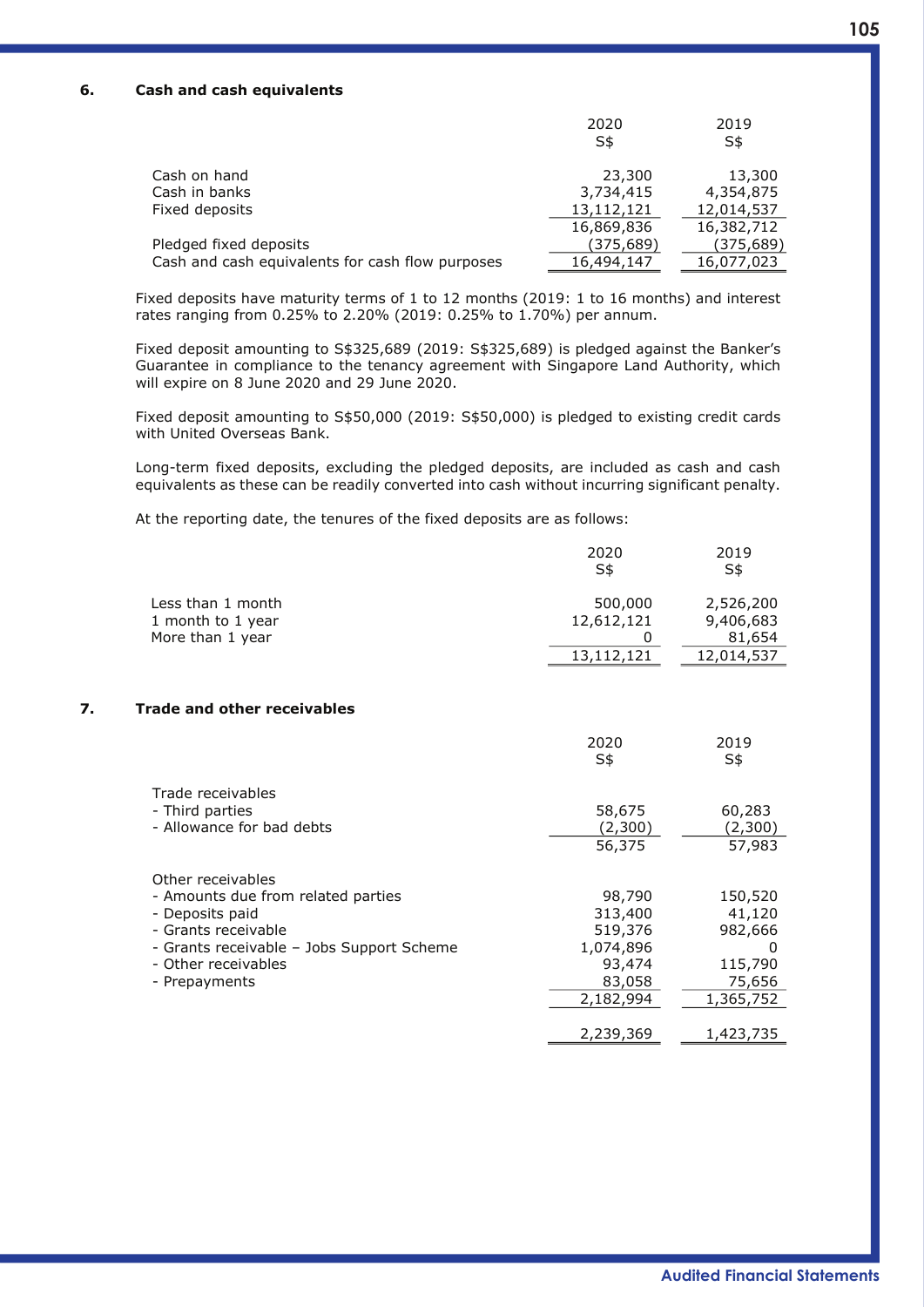# 7. Trade and other receivables (Cont'd)

Amounts due from related parties are unsecured, interest-free, repayable on demand, and are to be settled in cash.

Financial Year Ended 31 March 2020

The Jobs Support Scheme (JSS) provides wage support to employers to help them retain their local employees (Singapore Citizens and Permanent Residents) during this period of economic and pandemic uncertainty. JSS payouts are intended to offset local employees' wages and help protect their jobs.

# 8. Investment in financial assets

|                                                                                                                        | 2020<br>S\$ | 2019<br>S\$ |
|------------------------------------------------------------------------------------------------------------------------|-------------|-------------|
| Listed debt securities<br>- Bond with fixed interest of 3.08% and maturity date<br>as at 12 September 2022 - Singapore | 501,578     | 502,211     |
| - Mapletree Commercial Trust with fixed interest of<br>3.11% and maturity date as at 24 August 2026 -<br>Singapore     | 508,050     | 509,305     |
| - Bond with fixed interest of 3.10% and maturity date<br>as at 24 July 2024 - Singapore                                | 758,494     | 760,454     |
| - Bond with fixed interest of 3.14% and maturity date<br>as at 2 March 2025 - Singapore                                | 503,882     | 504,670     |
| - Mapletree Commercial Trust with fixed interest of<br>3.05% and maturity date as at 27 August 2027 $-$<br>Singapore   | 500,000     | 500,000     |
|                                                                                                                        | 2,772,004   | 2,776,640   |

The movement of the investment in financial assets are as follows:

|                                                                                                                                   | 2020<br>S\$                            | 2019<br>S\$                                    |
|-----------------------------------------------------------------------------------------------------------------------------------|----------------------------------------|------------------------------------------------|
| Beginning of financial year<br>Addition<br>Disposal<br>Amortisation during the financial year<br>Balance at end of financial year | 2,776,640<br>0<br>(4,636)<br>2,772,004 | 1,775,816<br>1,005,000<br>(4,176)<br>2,776,640 |

At the reporting date, the fair value of the above investment in financial assets are S\$2,800,469 (2019: S\$2,779,375).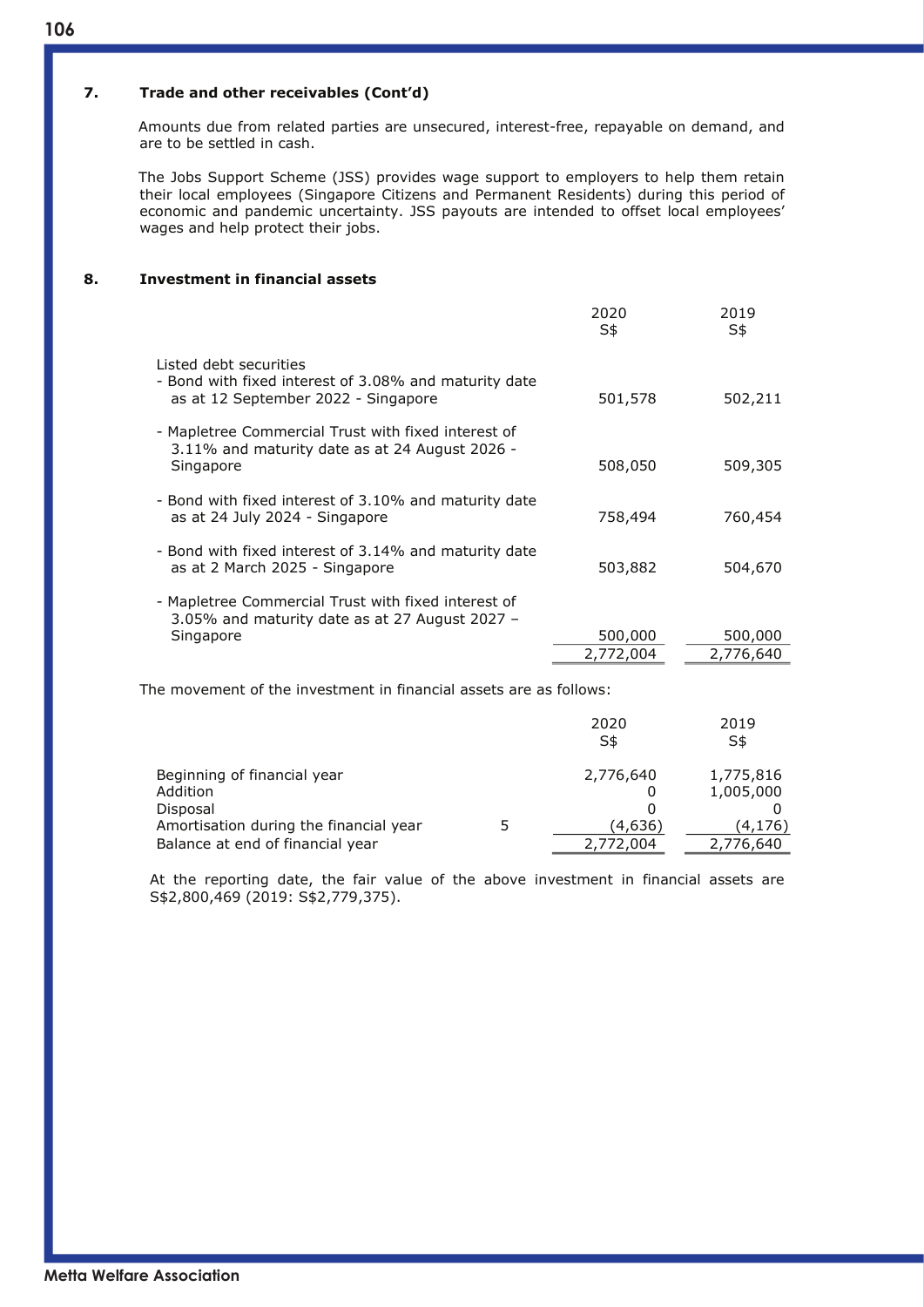# 9. Property, plant and equipment

|                                                       | Beginning of<br>financial<br>year | Additions        | Written<br>off/Transfer | End of<br>financial<br>year |
|-------------------------------------------------------|-----------------------------------|------------------|-------------------------|-----------------------------|
| 2020                                                  | S <sub>5</sub>                    | S\$              | S\$                     | S <sub>5</sub>              |
| Cost<br>Aircon                                        | 472,277                           | 60,455           | 469,505                 | 1,002,237                   |
| Alarm and security system                             | 346,843                           | 0                | (5, 565)                | 341,278                     |
| Arts and music equipment<br><b>Building</b>           | 6,065<br>15,626,677               | 0<br>0           | 0<br>0                  | 6,065<br>15,626,677         |
| Computer                                              | 877,715                           | 55,710           | 103,439                 | 1,036,864                   |
| Electrical and fittings                               | 225,900                           | 0                | 0                       | 225,900                     |
| Furniture and equipment<br>Kitchen equipment          | 902,332<br>187,466                | 62,992<br>11,340 | (5, 384)<br>(2, 247)    | 959,940<br>196,559          |
| Laundry equipment                                     | 58,407                            | 0                | 0                       | 58,407                      |
| Motor vehicles                                        | 604,177<br>586,219                | 0<br>5,395       | (9,086)                 | 595,091<br>590,021          |
| Physio / Medical equipment<br>Renovation              | 2,439,716                         | 4,800            | (1, 593)<br>0           | 2,444,516                   |
| Work in progress                                      | 587,060                           | 1,552,139        | (577,010)               | 1,562,189                   |
|                                                       | 22,920,854                        | 1,752,831        | (27, 941)               | 24,645,744                  |
|                                                       | Beginning of<br>financial         |                  | Written                 | End of<br>financial         |
|                                                       | year                              | Depreciation     | off/Transfer            | year                        |
|                                                       | S\$                               | S\$              | S\$                     | S\$                         |
| <b>Accumulated depreciation</b>                       |                                   |                  |                         |                             |
| Aircon                                                | 453,268                           | 106,143          | (4,066)                 | 555,345                     |
| Alarm and security system<br>Arts and music equipment | 225,893<br>6,065                  | 37,352<br>0      | (5, 565)<br>0           | 257,680<br>6,065            |
| <b>Building</b>                                       | 5,166,104                         | 310,452          | 0                       | 5,476,556                   |
| Computer<br>Electrical and fittings                   | 811,158<br>210,250                | 67,178<br>13,746 | 0<br>0                  | 878,336<br>223,996          |
| Furniture and equipment                               | 869,125                           | 20,527           | (5, 384)                | 884,268                     |
| Kitchen equipment                                     | 155,800                           | 10,297           | (2, 247)                | 163,850                     |
| Laundry equipment<br>Motor vehicles                   | 58,407<br>582,637                 | 0<br>21,540      | 0<br>(9,086)            | 58,407<br>595,091           |
| Physio / Medical equipment                            | 351,212                           | 92,243           | (1, 593)                | 441,862                     |
| Renovation<br>Work in progress                        | 1,570,420<br>0                    | 157,499<br>0     | 0<br>0                  | 1,727,919<br>0              |
|                                                       | 10,460,339                        | 836,977          | (27,941)                | 11,269,375                  |
|                                                       | Beginning of                      |                  |                         | End of                      |
|                                                       | financial                         |                  |                         | financial                   |
|                                                       | year<br>S\$                       |                  |                         | year<br>S\$                 |
|                                                       |                                   |                  |                         |                             |
| <b>Carrying amount</b><br>Aircon                      | 19,009                            |                  |                         | 446,892                     |
| Alarm and security system                             | 120,950                           |                  |                         | 83,598                      |
| Arts and music equipment<br><b>Building</b>           | 0<br>10,460,573                   |                  |                         | 0<br>10,150,121             |
| Computer                                              | 66,557                            |                  |                         | 158,528                     |
| Electrical and fittings                               | 15,650                            |                  |                         | 1,904                       |
| Furniture and equipment<br>Kitchen equipment          | 33,207<br>31,666                  |                  |                         | 75,672<br>32,709            |
| Laundry equipment                                     | 0                                 |                  |                         | 0                           |
| Motor vehicles                                        | 21,540                            |                  |                         | 0                           |
| Physio / Medical equipment<br>Renovation              | 235,007<br>869,296                |                  |                         | 148,159<br>716,597          |
| Work in progress                                      | 587,060                           |                  |                         | 1,562,189                   |
|                                                       | 12,460,515                        |                  |                         | 13,376,369                  |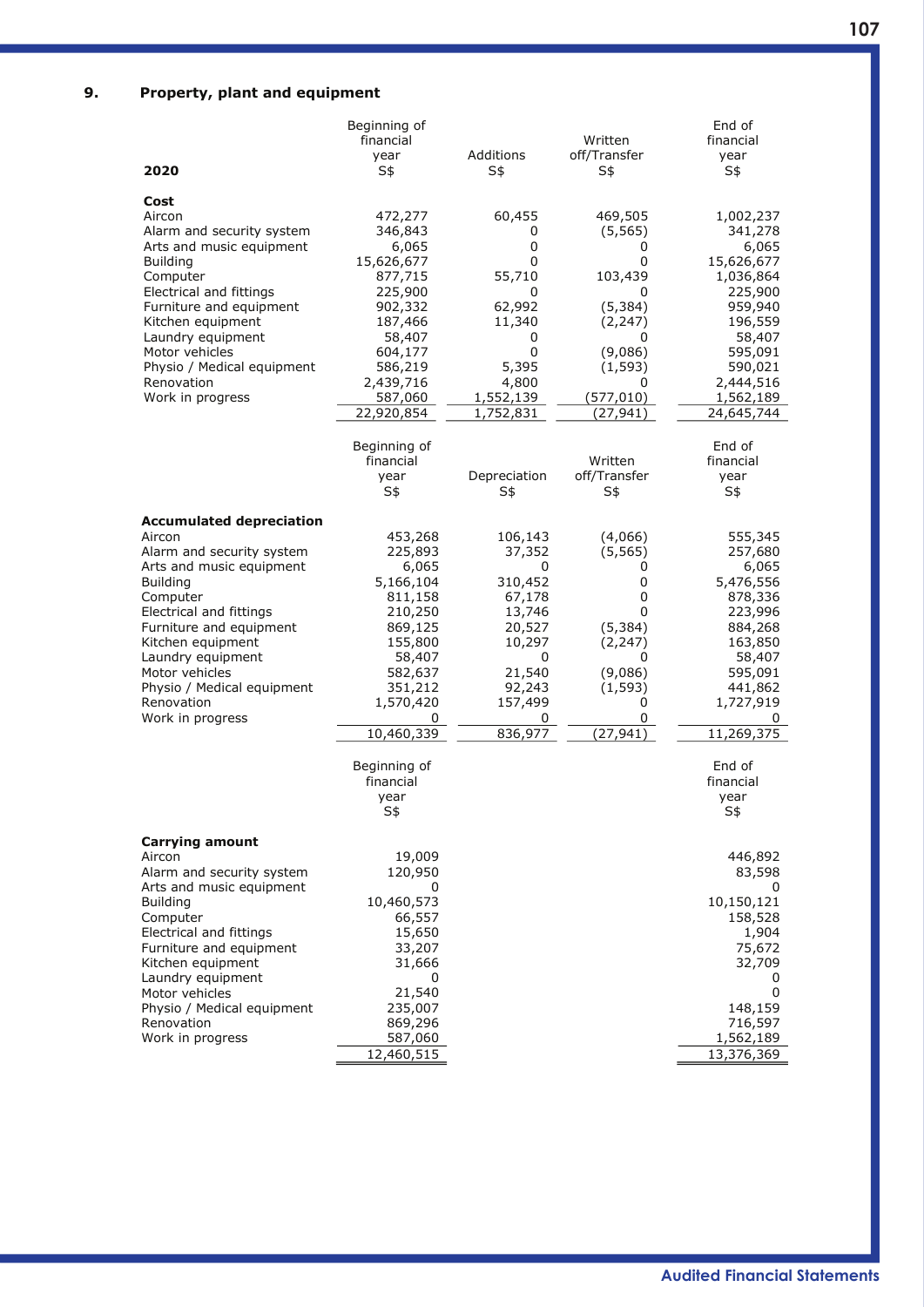# **108**

# 9. Property, plant and equipment (Cont'd)

| 2019                                                                                                                                                                                                                                                                                                                | Beginning of<br>financial<br>year<br>S\$                                                                                                                                                        | Additions<br>S <sub>5</sub>                                                                                                   | (Written off)<br>S <sub>5</sub>                                                                  | End of<br>financial<br>year<br>S <sub>5</sub>                                                                                                                                              |
|---------------------------------------------------------------------------------------------------------------------------------------------------------------------------------------------------------------------------------------------------------------------------------------------------------------------|-------------------------------------------------------------------------------------------------------------------------------------------------------------------------------------------------|-------------------------------------------------------------------------------------------------------------------------------|--------------------------------------------------------------------------------------------------|--------------------------------------------------------------------------------------------------------------------------------------------------------------------------------------------|
| Cost<br>Aircon<br>Alarm and security system<br>Arts and music equipment<br><b>Building</b><br>Computer<br>Electrical and fittings<br>Furniture and equipment<br>Kitchen equipment<br>Laundry equipment<br>Motor vehicles<br>Physio / Medical equipment<br>Renovation<br>Work in progress                            | 457,619<br>243,021<br>6,065<br>15,626,677<br>853,250<br>225,900<br>886,774<br>161,677<br>58,407<br>604,177<br>586,691<br>2,272,044<br>0<br>21,982,302                                           | 14,658<br>120,080<br>0<br>0<br>25,051<br>0<br>16,453<br>25,789<br>0<br>0<br>1,926<br>167,672<br>587,060<br>958,689            | 0<br>(16, 258)<br>0<br>0<br>(586)<br>0<br>(895)<br>0<br>0<br>0<br>(2,398)<br>0<br>0<br>(20,137)  | 472,277<br>346,843<br>6,065<br>15,626,677<br>877,715<br>225,900<br>902,332<br>187,466<br>58,407<br>604,177<br>586,219<br>2,439,716<br>587,060<br>22,920,854                                |
|                                                                                                                                                                                                                                                                                                                     | Beginning of<br>financial<br>year<br>S <sub>5</sub>                                                                                                                                             | Depreciation<br>S <sub>5</sub>                                                                                                | (Written off)<br>S <sub>5</sub>                                                                  | End of<br>financial<br>year<br>S <sub>5</sub>                                                                                                                                              |
| <b>Accumulated depreciation</b><br>Aircon<br>Alarm and security system<br>Arts and music equipment<br><b>Building</b><br>Computer<br>Electrical and fittings<br>Furniture and equipment<br>Kitchen equipment<br>Laundry equipment<br>Motor vehicles<br>Physio / Medical equipment<br>Renovation<br>Work in progress | 360,619<br>202,494<br>6,065<br>4,855,650<br>681,252<br>187,524<br>850,442<br>145,422<br>58,407<br>514,945<br>257,756<br>1,438,796<br>0<br>9,559,372<br>Beginning of<br>financial<br>year<br>S\$ | 92,649<br>38,555<br>0<br>310,454<br>130,492<br>22,726<br>19,578<br>10,378<br>0<br>67,692<br>95,854<br>131,624<br>0<br>920,002 | 0<br>(15, 156)<br>0<br>0<br>(586)<br>0<br>(895)<br>0<br>0<br>0<br>(2,398)<br>0<br>0<br>(19, 035) | 453,268<br>225,893<br>6,065<br>5,166,104<br>811,158<br>210,250<br>869,125<br>155,800<br>58,407<br>582,637<br>351,212<br>1,570,420<br>0<br>10,460,339<br>End of<br>financial<br>year<br>S\$ |
| <b>Carrying amount</b><br>Aircon<br>Alarm and security system<br>Arts and music equipment<br><b>Building</b><br>Computer<br>Electrical and fittings<br>Furniture and equipment<br>Kitchen equipment<br>Laundry equipment<br>Motor vehicles<br>Physio / Medical equipment<br>Renovation<br>Work in progress          | 97,000<br>40,527<br>0<br>10,771,027<br>171,998<br>38,376<br>36,332<br>16,255<br>0<br>89,232<br>328,935<br>833,248<br>0<br>12,422,930                                                            |                                                                                                                               |                                                                                                  | 19,009<br>120,950<br>0<br>10,460,573<br>66,557<br>15,650<br>33,207<br>31,666<br>0<br>21,540<br>235,007<br>869,296<br>587,060<br>12,460,515                                                 |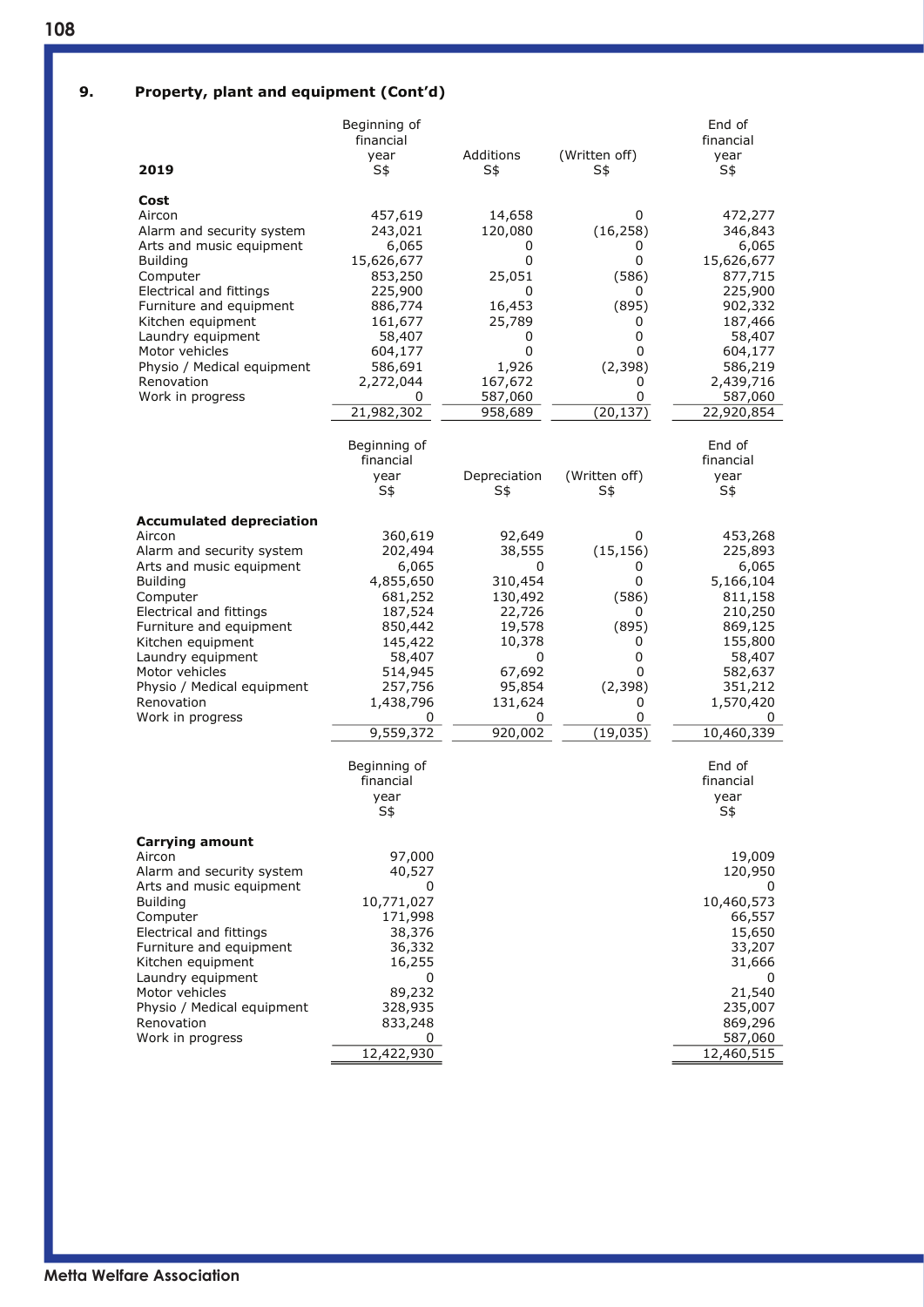# 10. Trade and other payables

|                                                                                                                                                                                                                                                | Note | 2020<br>S\$                                                              | 2019<br>S\$                                                        |
|------------------------------------------------------------------------------------------------------------------------------------------------------------------------------------------------------------------------------------------------|------|--------------------------------------------------------------------------|--------------------------------------------------------------------|
| Trade payables<br>- Third parties                                                                                                                                                                                                              |      | 205,752                                                                  | 245,144                                                            |
| Other payables<br>- Accruals<br>- Advance receipts<br>- Amounts due to related parties<br>- Deposits received<br>- Grant received in advance<br>- Other creditor<br>- Provision for unutilised leave<br>- Deferred grant income - Jobs Support |      | 502,430<br>82,767<br>149,424<br>144,803<br>278,333<br>140,759<br>166,793 | 805,573<br>115,959<br>O<br>106,847<br>570,858<br>83,032<br>109,984 |
| Scheme                                                                                                                                                                                                                                         | 7    | 1,074,896                                                                | 0                                                                  |
|                                                                                                                                                                                                                                                |      | 2,745,957                                                                | 2,037,397                                                          |

Amounts due to related parties are unsecured, interest-free, repayable on demand, and to be settled in cash.

# 11. Funds

 Other than General fund, the other funds balances are represented mainly by cash and cash equivalents.

# 11.1 Unrestricted funds

# 11.1.1 General fund

Prior to the adoption of CAS, grants received for the purchase of depreciable assets were taken to deferred capital grant accounts. The deferred grants were recognised in the statement of financial activities over the years necessary to match the depreciation of property, plant and equipment to which the grants relate.

With the adoption of CAS, the balance of deferred capital grant was recognised as General Reserves. This note shows the amount of deferred capital grant that was included in the General Reserves.

|                                                          | 2020<br>S\$              | 2019<br>S\$              |
|----------------------------------------------------------|--------------------------|--------------------------|
| Beginning of financial year<br>Amortised during the year | 10,517,076<br>(344, 631) | 10,861,707<br>(344, 631) |
| End of financial year                                    | 10,172,445               | 10,517,076               |

# 11.1.2 Investment fund

On 28 September 1997, the Executive Management Committee resolved that 20% of the annual surplus should be transferred to this fund.

# 11.1.3 Project account reserve

This reserve is for setting up new centres and closing existing ones.

# 11.1.4 Sinking fund

This fund is for maintenance of the building property of Metta Building and all Centres. The 20% of annual surplus shall be transferred to this fund.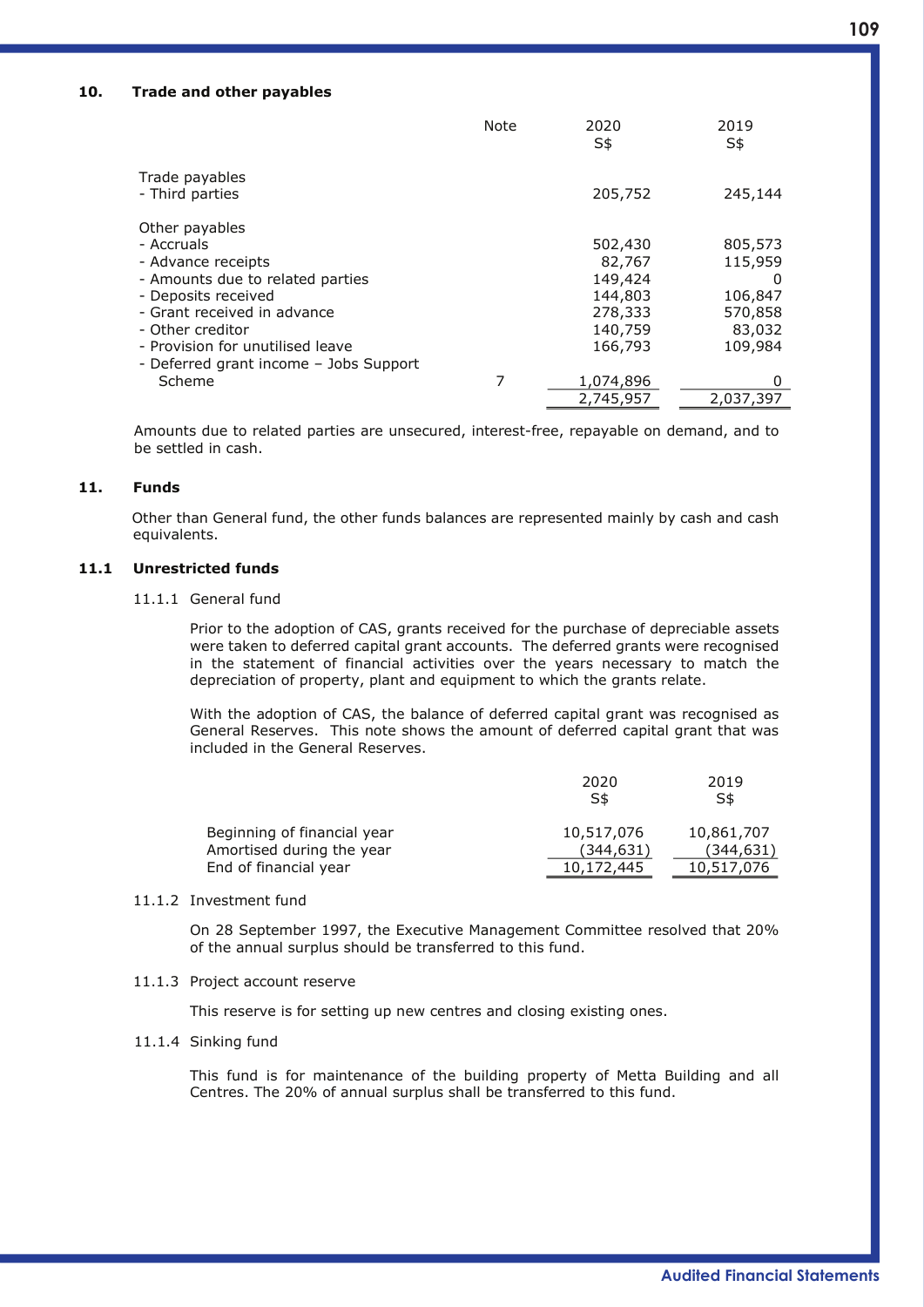# 11. Funds (Cont'd)

# 11.1 Unrestricted funds (Cont'd)

11.1.5 Designated funds

This fund is composed of the following:

11.1.5.1 Children welfare fund

This fund is used to pay various expenses for the benefit of the Preschool's students.

Financial Year Ended 31 March 2020

11.1.5.2 Client welfare fund

This fund is used to pay various expenses for the benefit of the clients at Metta Day Activity Centre for the Intellectually Disabled and Metta Home Day Activity Centre.

# 11.1.5.3 Equipment fund

This fund is used to purchase electrical appliances and exercise equipment for the clients of Metta Day Rehabilitation Centre for the Elderly. On 31 May 2018, this fund is combined with Medicine fund as one and this combined fund is renamed as Medical care welfare fund.

# 11.1.5.4 Medicine fund

This fund helps subsidise cost of medication and other pharmaceutical expenses of the clients of Metta Hospice Care Centre. On 31 May 2018, this fund is combined with Equipment fund as one and this combined fund is renamed as Medical care welfare fund.

11.1.5.5 Alumni student welfare fund

This fund was known as the 'Alumni Welfare fund' in the prior years. This fund is to support Metta school's students and Alumni education, training, recreational, financial assistance programmes and other related expenses.

# 11.1.5.6 Apprentices training fund

This fund was established on 10 March 2020. This fund is to support Metta school's alumni during their apprenticeship with various vocational partners at Maitri School.

# 11.1.5.7 Medical care welfare fund

This fund was established on 31 May 2018. This fund will be utilised for purchases of prescribed and/or standby medications and standby medical supplies, serving the needs of clients from Metta HomeCare, Metta Hospice Care Centre and Metta Day Rehabilitation Centre for the Elderly.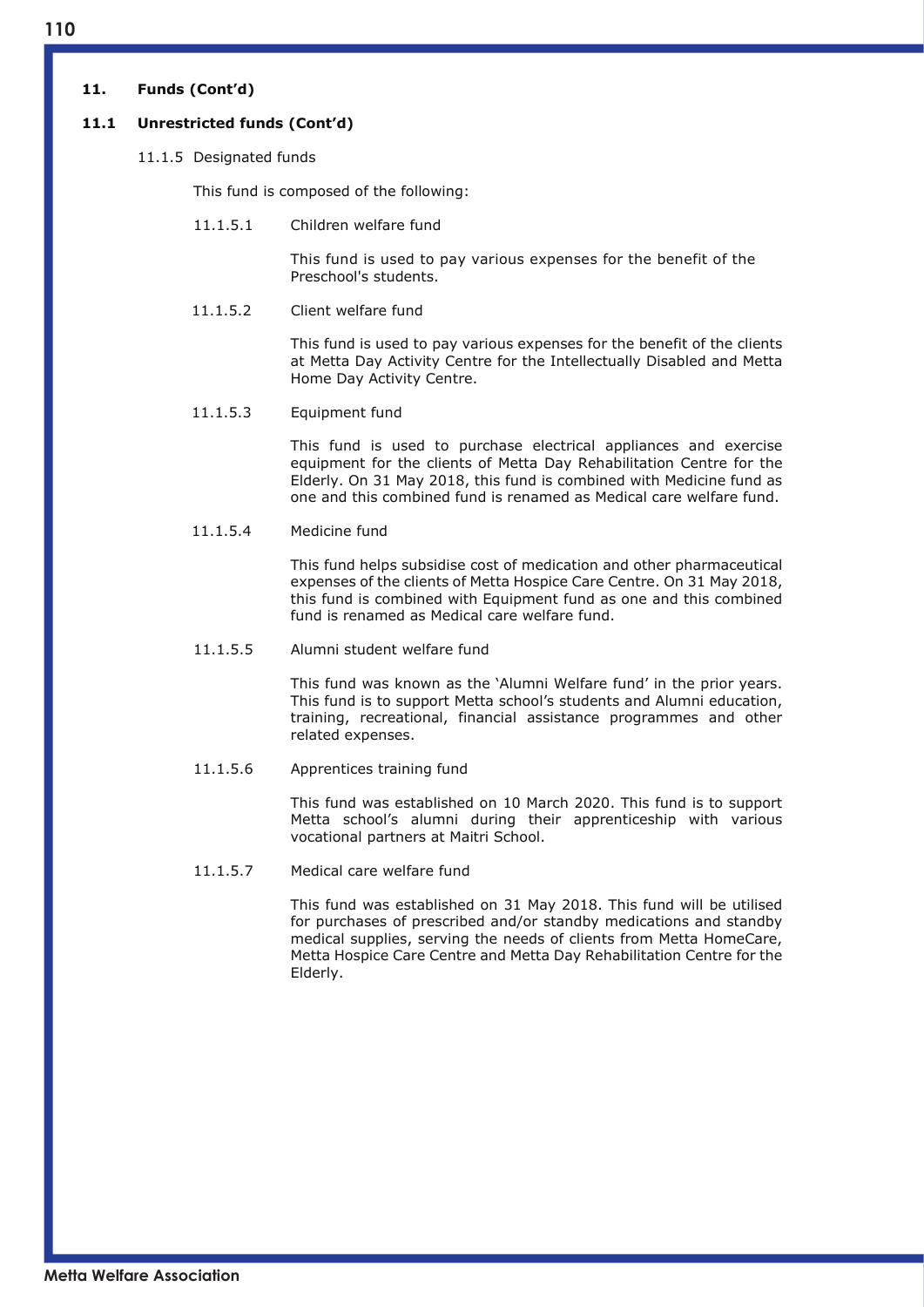# 11. Funds (Cont'd)

# 11.2 Restricted funds

# 11.2.1 Education trust fund

This fund is for the benefit of special needs children of Metta School and Alumni youths.

# 11.2.2 Programme fund

The programme fund is recurrent funding received from Ministry of Health, Ministry of Social & Family Development, NCSS ComChest and ToteBoard Social Service Fund. This fund is to defray the operational costs of running the Children Care, Disability Care and Medical Care, Alumni care and Care and share programmes.

Programme fund represents by cash and cash equivalents and other assets.

Funds transfer between unrestricted funds and restricted fund (programmes fund) were approved by the funders and Executive Management Committee.

11.2.3 Community Silver Trust

Community Silver Trust (CST) is a matching grant of one dollar for every donation dollar raised by eligible organisations with proper governance and whose programmes are aligned with the Government's intermediate and long-term vision for the long-term care sector in Singapore, which will be provided by the CST.

The CST is managed by the Ministry of Health ("MOH") and administered by the Agency for Integrated Care (AIC) on behalf of the Trustees, which is a restricted fund.

The Community Silver Trust provides funding for various designated activities organised by the Association.

|                                        | Note | 2020       | 2019       |
|----------------------------------------|------|------------|------------|
|                                        |      | S\$        | S\$        |
| Balance at beginning of financial year |      | 84,260     | 190,419    |
| Additions                              | 4    | 299,486    | 179,774    |
| Less: Capital expenditure              |      | (109, 554) | (159, 798) |
| Less: Operating expenditure            |      | (149, 310) | (126, 135) |
| Less: Returned to AIC                  |      | (62,021)   |            |
| Balance at end of financial year       |      | 62,681     | 84,260     |

# 11.2.4 Care and share

Care and Share fund is a matching grant from Ministry of Social and Family Development ("MSF"), where eligible donations raised by the Association are matched dollar-for-dollar by the government, received in advance from National Council of Social Service. The matched fund goes towards building the Association's capabilities and capacity in the provision of social services and programmes for its beneficiaries. The fund is restricted and any unused funds for programmes that are withdrawn or terminated prematurely may be clawed back by MSF.

The Care & Share matching grant provides funding for various designated activities organised by the Association.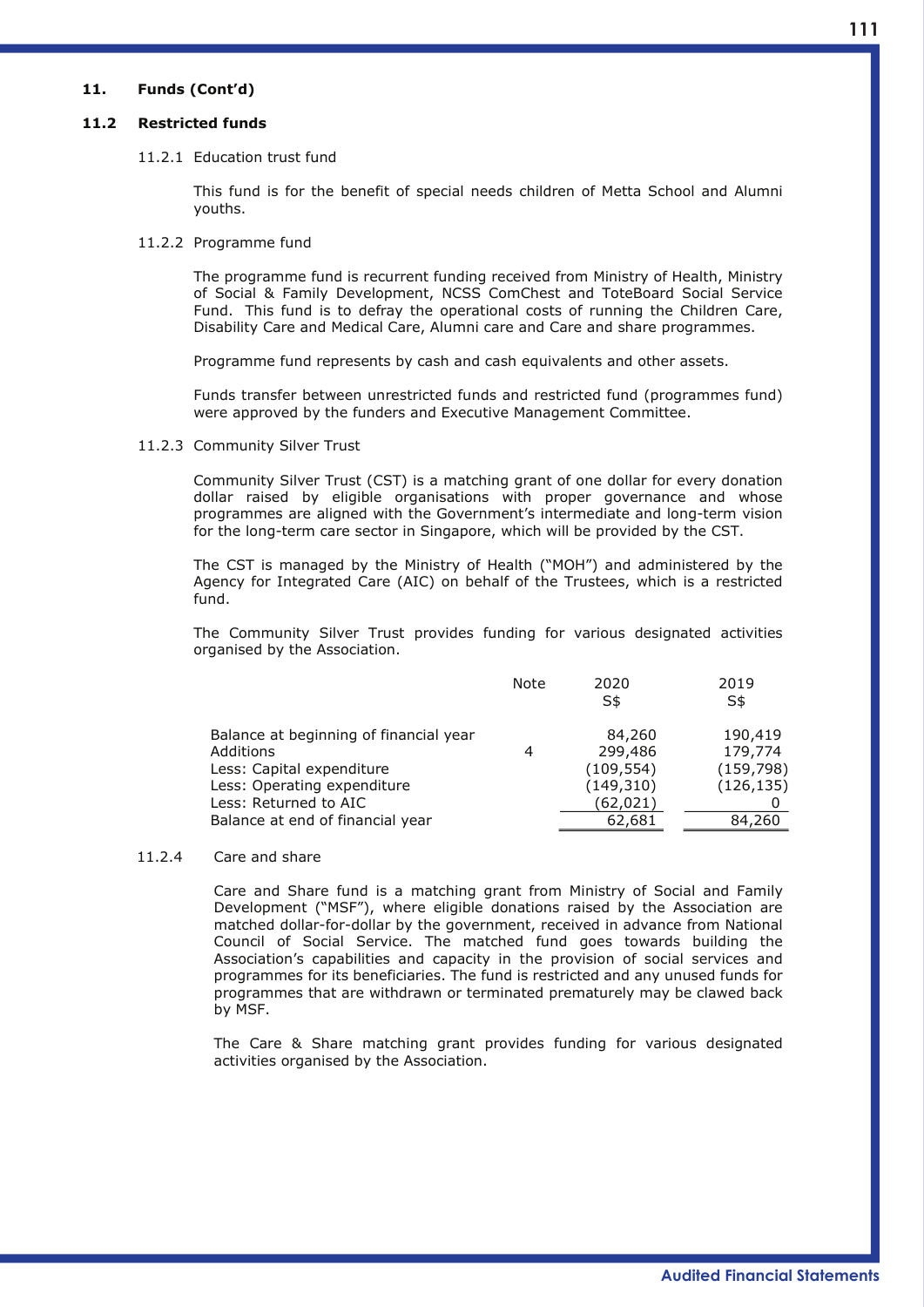# 11. Funds (Cont'd)

# 11.2 Restricted funds (Cont'd)

11.2.4 Care and share

|     |                                                                                                                                                     | <b>Note</b> | 2020<br>S\$                                               | 2019<br>S\$                                             |
|-----|-----------------------------------------------------------------------------------------------------------------------------------------------------|-------------|-----------------------------------------------------------|---------------------------------------------------------|
|     | Balance at beginning of financial year<br>Additions<br>Less: Capital expenditure<br>Less: Operating expenditure<br>Balance at end of financial year | 4           | 144,315<br>232,556<br>0<br>(232, 556)<br>144,315          | 353,073<br>(181, 079)<br>(27, 679)<br>144,315           |
| 12. | <b>Staff costs</b>                                                                                                                                  |             |                                                           |                                                         |
|     |                                                                                                                                                     | Note        | 2020<br>S\$                                               | 2019<br>$S\$                                            |
|     | CPF/SDL and FWL contributions<br>Salaries and bonuses<br>Staff benefits<br>Staff welfare                                                            |             | 1,008,611<br>6,374,105<br>454,676<br>170,790<br>8,008,182 | 971,725<br>6,004,576<br>226,574<br>159,121<br>7,361,996 |
|     | The staff costs were allocated as follows:                                                                                                          |             |                                                           |                                                         |
|     | Costs of charitable activities*<br>Governance and administrative costs                                                                              | 5<br>5      | 6,406,239<br>1,601,943<br>8,008,182                       | 5,968,676<br>1,393,320<br>7,361,996                     |

Financial Year Ended 31 March 2020

\* Costs of charitable activities consist of staff costs and unutilised leave.

# 13. Operating lease commitments

As at the reporting date, the Association has commitments for future minimum lease payments in respect of premises and equipment under non-cancellable operating leases as follows:

| <b>Rental of land</b>                                                | 2020<br>S\$            | 2019<br>S\$      |
|----------------------------------------------------------------------|------------------------|------------------|
| Within one year<br>Later than one year but not later than five years | 1,415,448<br>2,817,287 | 1,357,477        |
|                                                                      | 4,232,735              | 1,357,477        |
| <b>Rental of equipment</b>                                           |                        |                  |
| Within one year<br>Later than one year but not later than five years | 31,055<br>31,233       | 34,989<br>77,721 |
|                                                                      | 62,288                 | 112,710          |

The above operating lease commitments are based on known rental rates as at the date of this report and do not include any revision in rates which may be determined by the lessor. Final Year Ended 31 March 2020 West

# 14. Income tax expense

The Association is registered as a charity organisation under Charities Act, Chapter 37. As an approved charity, it is exempt from income tax under Section  $13(1)$  (zm) of the Income Tax Act.

2020 2019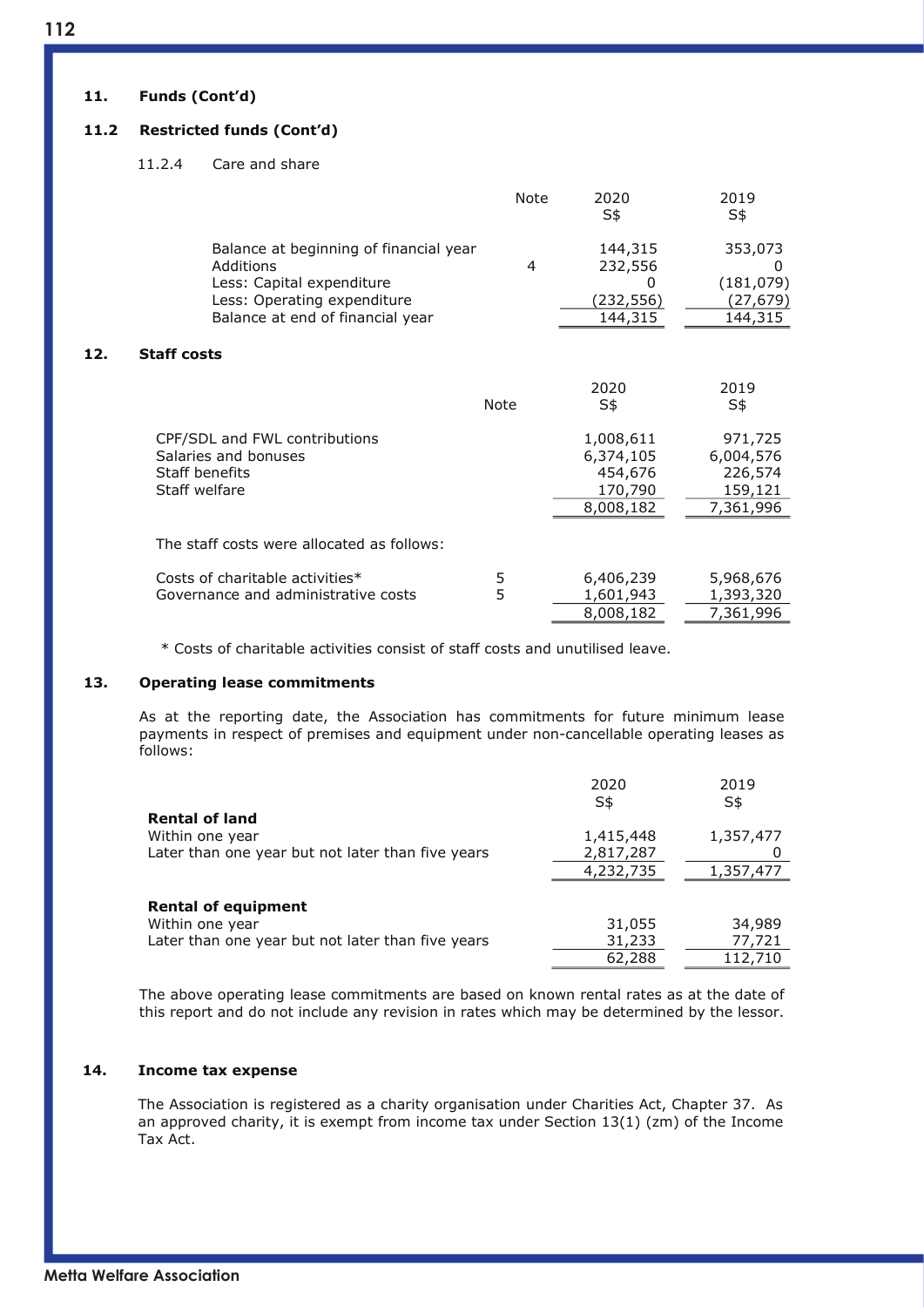# 15. Related party transactions

Tax Act.

The Association had transactions with related parties on terms agreed between the parties as follows:

| 2020              | 2019               |
|-------------------|--------------------|
| S\$               | S\$                |
| 289,484<br>83,116 | 189,906<br>973,999 |
|                   |                    |

# Key management personnel compensation

The key management personnel are those persons having authority and responsibility for planning, directing and controlling the activities of the Association. The Key management personnel for the reporting period are comprise of the Deputy Director, Deputy Executive Director, Senior Managers and Executive Management Committee members.

The remuneration of key management personnel during the financial year was as follows:

|                                                                                                   | 2020<br>S\$        | 2019<br>S\$        |
|---------------------------------------------------------------------------------------------------|--------------------|--------------------|
| Salaries and other short-term employee benefits<br>Post-employment benefits - contribution to CPF | 812,865<br>119,450 | 720,040<br>105,066 |
|                                                                                                   | 932,315            | 825,106            |

The annual remuneration of key management personnel are classified as follows:

|                                                      | 2020<br>No. of<br>personnel | 2019<br>No. of<br>personnel |
|------------------------------------------------------|-----------------------------|-----------------------------|
| Remuneration band<br>Between S\$100,001 to \$200,000 |                             |                             |

The annual remuneration of paid staff who are close members of the family of the Executive Management Committee members are classified as follows:

|                                                     | 2020<br>No. of<br>personnel | 2019<br>No. of<br>personnel |
|-----------------------------------------------------|-----------------------------|-----------------------------|
| Remuneration band<br>Between S\$50,001 to \$100,000 |                             |                             |

None of the Management Committee members received remuneration for their contributions as Management Committee.

# 16. Management of conflict of interest

requirements.

personal interest accruing to him as one of the Association's supplier, user of services or Executive Management Committee members are required to disclose any interest that they may have, whether directly or indirectly, that the Association may enter into or in any organisations that the Association has dealings with or is considering dealing with; and any beneficiary. Should there be any potential conflict of interest, the affected Executive Management Committee member may not vote on the issue that was the subject matter of the disclosure. Detailed minutes will be taken on the disclosure as well as the basis for arriving at the final decision in relation to the issue at stake.